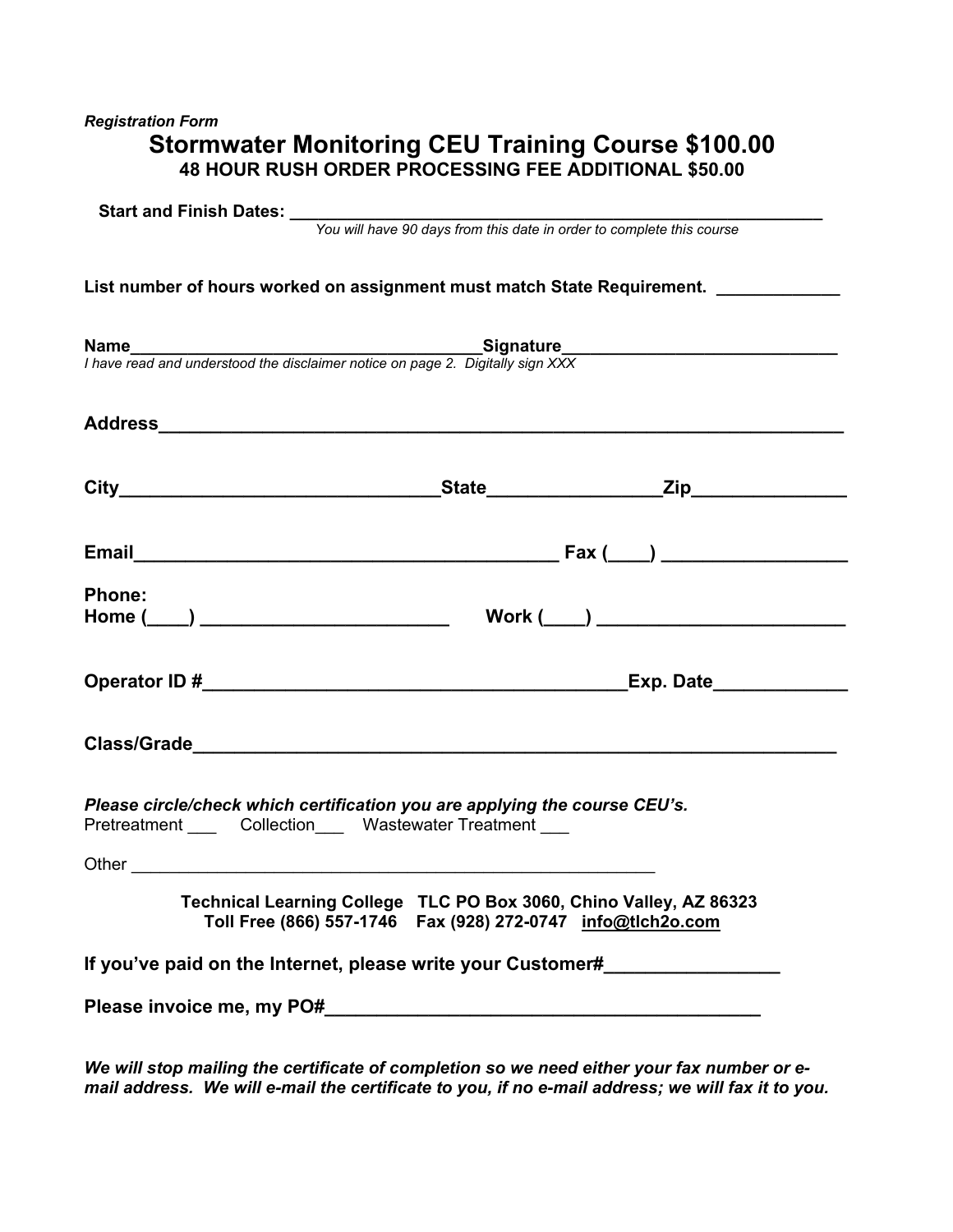#### **DISCLAIMER NOTICE**

I understand that it is my responsibility to ensure that this CEU course is either approved or accepted in my State for CEU credit. I understand State laws and rules change on a frequent basis and I believe this course is currently accepted in my State for CEU or contact hour credit, if it is not, I will not hold Technical Learning College responsible. I also understand that this type of study program deals with dangerous conditions and that I will not hold Technical Learning College, Technical Learning Consultants, Inc. (TLC) liable for any errors or omissions or advice contained in this CEU education training course or for any violation or injury caused by this CEU education training course material. I will call or contact TLC if I need help or assistance and double-check to ensure my registration page and assignment has been received and graded.

**Professional Engineers**; Most states will accept our courses for credit but we do not officially list the States or Agencies. Please check your State for approval.

*You can obtain a printed version of the course manual from TLC for an additional \$169.95 plus shipping charges.* 

#### **AFFIDAVIT OF EXAM COMPLETION**

I affirm that I personally completed the entire text of the course. I also affirm that I completed the exam without assistance from any outside source. I understand that it is my responsibility to file or maintain my certificate of completion as required by the state or by the designation organization.

#### **Grading Information**

In order to maintain the integrity of our courses we do not distribute test scores, percentages or questions missed. Our exams are based upon pass/fail criteria with the benchmark for successful completion set at 70%. Once you pass the exam, your record will reflect a successful completion and a certificate will be issued to you.

For security purposes, please fax or e-mail a copy of your driver's license and always call us to confirm we've received your assignment and to confirm your identity.

Thank you… …

**Do not solely depend on TLC's Approval list for it may be outdated.** 

**All downloads are electronically tracked and monitored for security purposes.** 

*We will stop mailing the certificate of completion so we need either your fax number or email address. We will e-mail the certificate to you, if no e-mail address; we will fax it to you.*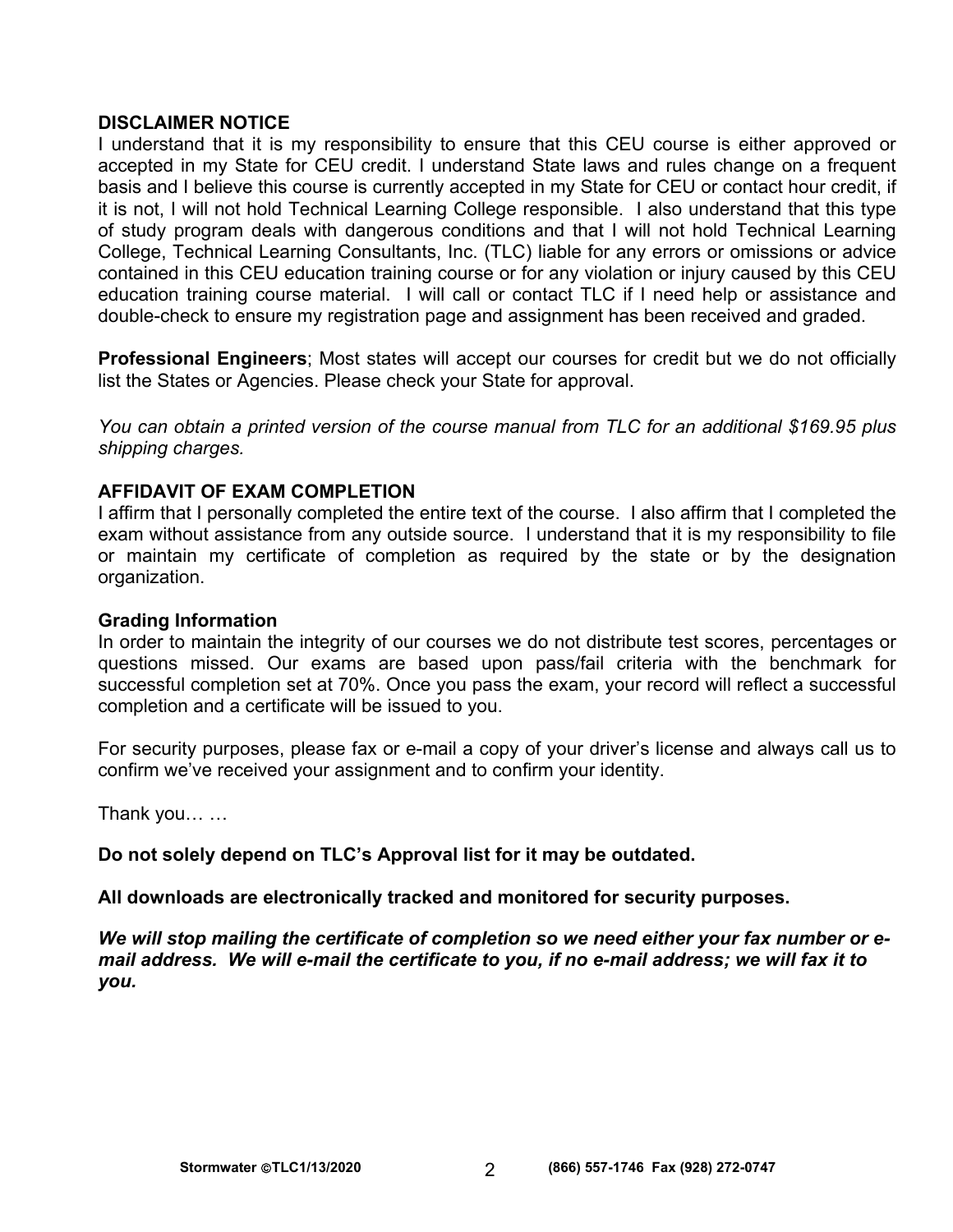# **Texas Students Only Acknowledgement of Notice of Potential Ineligibility for License**

*You are required to sign and return to TLC or your credit will not be reported.* 

| N <sub>L</sub><br>$   -$<br>Name: |  |  |  |
|-----------------------------------|--|--|--|

Date of Birth:

Email Address: \_\_\_\_\_\_\_\_\_\_\_\_\_\_\_\_\_\_\_\_\_\_\_\_\_\_\_\_\_\_\_\_\_\_\_\_\_\_\_\_\_\_\_\_\_\_\_\_\_

By signing this form, I acknowledge that Technical Learning College notified me of the following:

 the potential ineligibility of an individual who has been convicted of an offense to be issued an occupational license by the Texas Commission on Environmental Quality (TCEQ) upon completion of the educational program;

 the current TCEQ Criminal Conviction Guidelines for Occupational Licensing, which describes the process by which the TCEQ's Executive Director determines whether a criminal conviction:

- renders a prospective applicant an unsuitable candidate for an occupational license;
- warrants the denial of a renewal application for an existing license; or

warrants revocation or suspension of a license previously granted.

 the right to request a criminal history evaluation from the TCEQ under Texas Occupations Code Section 53.102; and

 that the TCEQ may consider an individual to have been convicted of an offense for the purpose of denying, suspending or revoking a license under circumstances described in Title 30 Texas Administrative Code Section 30.33.

| Enrollee Signature: | Date: |
|---------------------|-------|
|                     |       |

Name of Training Provider/Organization: Technical Learning College

Contact Person: Melissa Durbin Role/Title: Dean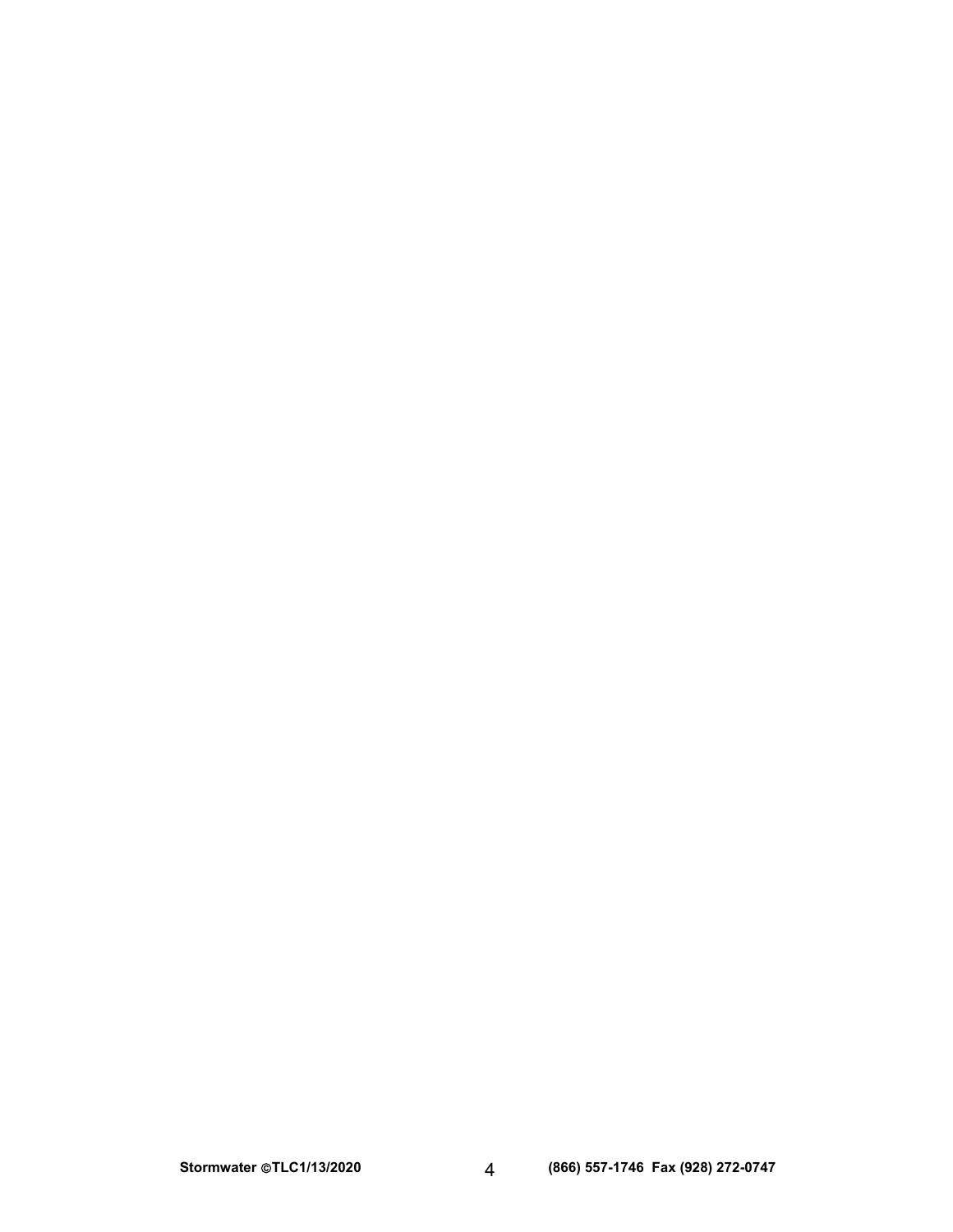# **For Texas TCEQ Wastewater Licensed Operators Important Information**

# **Wastewater/Collections Rule Changes (Texas Only)**

#### **Rule Changes and Updates for Domestic Wastewater Systems**

On Nov. 4, 2014, TCEQ commissioners adopted revisions to 30 Texas Administrative Code (TAC), Chapter 217, Design Criteria for Domestic Wastewater Systems, and "re-adopted" previously repealed rules in 30 TAC, Chapter 317, Design Criteria Prior to 2008.

#### *Some of the changes to Chapter 217 include:*

- Adding new definitions and clarifying existing definitions;
- Adding design criteria and approval requirements for rehabilitation of existing infrastructure;
- Adding design criteria for new technologies, including cloth filters and air lift pumps;
- Making changes to reflect modern practices, standards and trends;
- Modifying rule language to improve readability and enforceability; and
- Modifying the design organic loadings and flows for a new wastewater treatment facility.

#### **SUBCHAPTER A: ADMINISTRATIVE REQUIREMENTS §§217.1 - 217.18**

Effective December 4, 2015 §217.1. Applicability. (a) Applicability. (1) This chapter applies to the design, operation, and maintenance of: (A) domestic wastewater treatment facilities that are constructed with plans and specifications received and approved by the executive director after the effective date of the amendments to this chapter; (B) treatment units that are altered, constructed, or re-rated with plans and specifications received and approved by the executive director after the effective date of the amendments to this chapter; (C) collection systems that are constructed with plans and specifications received and approved by the executive director after the effective date of the amendments to this chapter; (D) collection system units that are altered, constructed, or re-rated with plans and specifications received and approved by the executive director after the effective date of the amendments to this chapter; (E) existing domestic wastewater treatment facilities that do not have a current Texas Pollutant Discharge Elimination System permit or a Texas Land Application Permit and are required to have an active wastewater permit; (F) existing wastewater treatment facilities and collection systems that never received approval for plans and specifications from the executive director; and (G) collection system rehabilitation projects covered in §217.56(c) and §217.69 of this title (relating to Trenchless Pipe Installation; and Maintenance, Inspection, and Rehabilitation of the Collection System). (2) Domestic wastewater treatment facilities, treatment units, collection systems, and collection system units with plans and specifications approved by the executive director that were received on or after August 28, 2008 and before the effective date of this chapter must comply with the rules in this chapter, as they existed immediately before the effective date of the amendments to this chapter.

The rules in Texas Commission on Environmental Quality Page 2 Chapter 217 - Design Criteria for Domestic Wastewater Systems effect immediately before the effective date of the amendments to this chapter are continued in effect for that purpose. (3) This chapter does not apply to: (A) the design, installation, operation, or maintenance of domestic wastewater treatment facilities, treatment units, collection systems, or collection system units with plans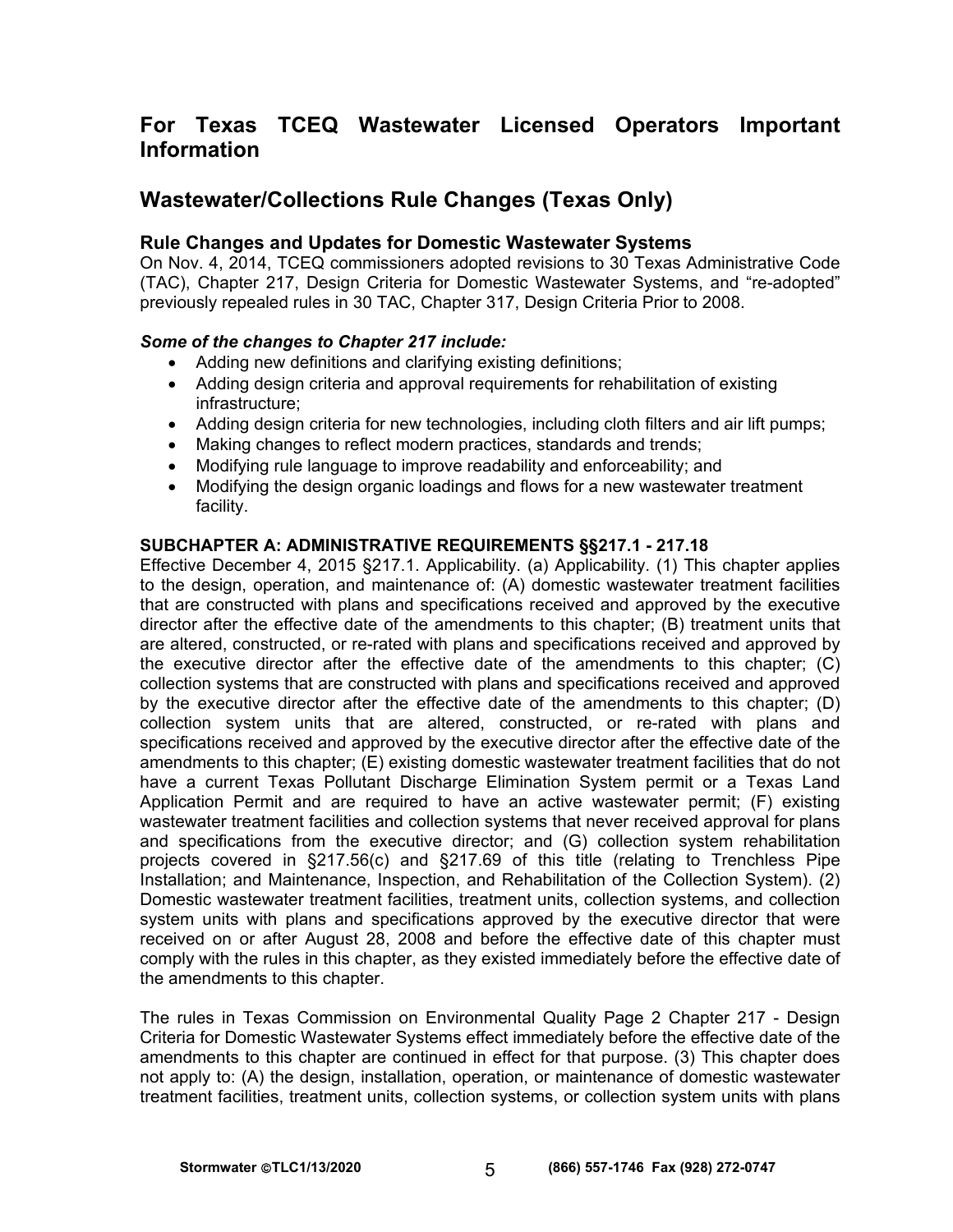and specifications that were approved by the executive director on or before August 27, 2008, which are governed by Chapter 317 of this title (relating to Design Criteria Prior to 2008) or design criteria that preceded Chapter 317 of this title; and (B) systems regulated by Chapter 285 of this title (relating to On-Site Sewage Facilities); or collection systems or wastewater treatment facilities that collect, transport, treat, or dispose of wastewater that does not have the characteristics of domestic wastewater, although the wastewater may contain domestic wastewater.

(b) The executive director may grant variances from new requirements added by the amendments of this chapter to a person who proposes to construct, alter, or re-rate a collection system or wastewater treatment facility if the plans and specifications for the project are submitted within 180 days after the date the amendments to this chapter are effective, provided the plans and specifications comply with the rules in effect immediately prior to the amendment. Adopted November 4, 2015 Effective December 4, 2015

# **The link to the rules is available on the TCEQ website at**

**<https://www.tceq.texas.gov/rules/indxpdf.html>**

| Please sign and date this notice |      |
|----------------------------------|------|
| <b>Printed Name</b>              |      |
|                                  |      |
| Signature                        | Date |

 $\mathcal{L}_\text{max}$  and  $\mathcal{L}_\text{max}$  and  $\mathcal{L}_\text{max}$  and  $\mathcal{L}_\text{max}$  and  $\mathcal{L}_\text{max}$ 

*For Texas Students Only….*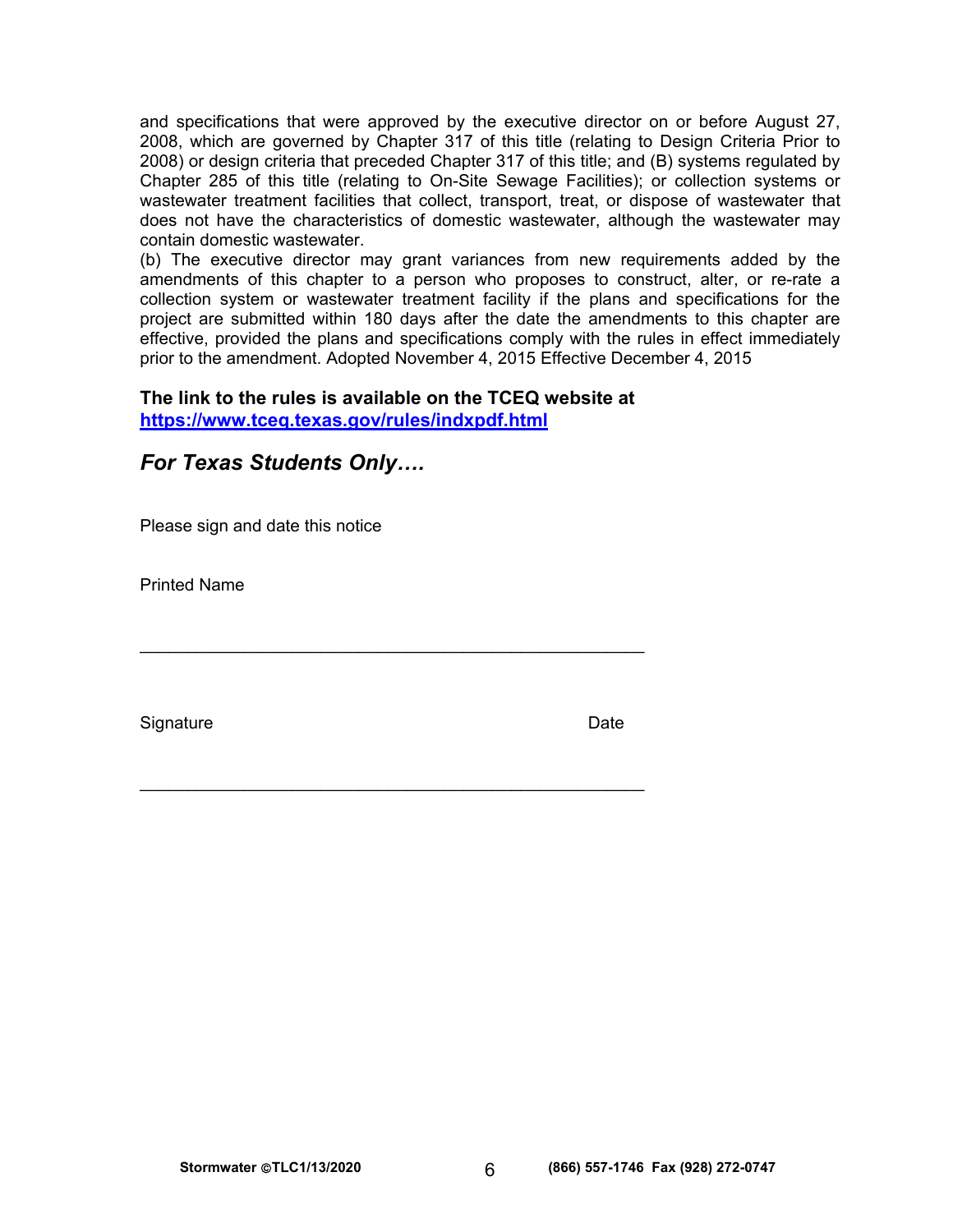**Stormwater Monitoring Answer Key** 

| <b>Name</b> | <b>Phone</b> |
|-------------|--------------|
|             |              |

*Did you check with your State agency to ensure this course is accepted for credit?* 

*Method of Course acceptance confirmation. Please fill this section. No refunds.* 

Website Telephone Call Email Spoke to

Did you receive the approval number, if applicable? \_\_\_\_\_\_\_\_\_\_\_\_\_\_\_\_\_\_\_\_\_\_\_\_\_\_\_\_

*You are responsible to ensure that TLC receives the Assignment and Registration Key. Please call us to ensure that we received it.* 

#### *You can electronically complete this assignment in Adobe Acrobat DC.*

Please Circle, Bold, Underline or X, one answer per question. A **felt tipped pen** works best.

| 1. ABCD | 20. A B     | 39. A B C D | 58. A B     |
|---------|-------------|-------------|-------------|
| 2. ABCD | 21. A B     | 40. A B C D | 59. A B C D |
| 3. ABCD | 22. A B     | 41. A B C D | 60. A B C D |
| 4. AB   | 23. A B     | 42. A B C D | 61. A B C D |
| 5. A B  | 24. A B     | 43. A B C D | 62. A B C D |
| 6. A B  | 25. A B C D | 44. A B C D | 63. A B C D |
| 7. ABCD | 26. A B C D | 45. A B C D | 64. A B C D |
| 8. ABCD | 27. A B C D | 46. A B C D | 65. A B C D |
| 9. AB   | 28. A B C D | 47. A B C D | 66. A B C D |
| 10. A B | 29. A B C D | 48. A B C D | 67. A B     |
| 11. A B | 30. A B C D | 49. A B C D | 68. A B C D |
| 12. A B | 31. A B C D | 50. A B C D | 69. A B C D |
| 13. A B | 32. A B     | 51. A B     | 70. A B C D |
| 14. A B | 33. A B C D | 52. A B     | 71. A B C D |
| 15. A B | 34. A B C D | 53. A B     | 72. A B C D |
| 16. A B | 35. A B C D | 54. A B     | 73. A B C D |
| 17. A B | 36. A B C D | 55. A B     | 74. A B C D |
| 18. A B | 37. A B C D | 56. A B     | 75. A B C D |
| 19. A B | 38. A B C D | 57. A B     | 76. A B C D |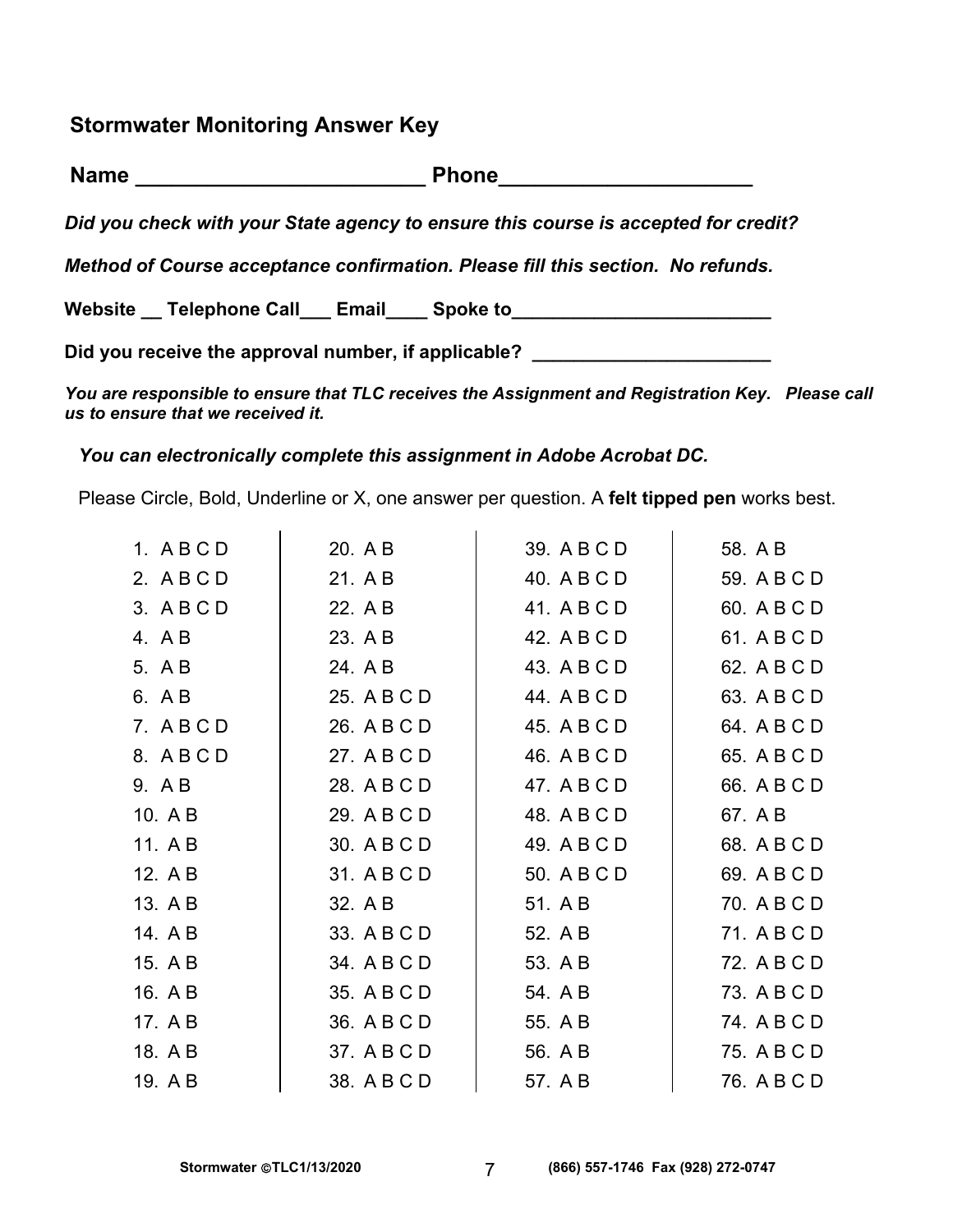| 77. A B C D  | 108. A B C D | 139. A B C D | 170. A B     |
|--------------|--------------|--------------|--------------|
| 78. A B      | 109. A B C D | 140. A B C D | 171. A B     |
| 79. A B C D  | 110. A B C D | 141. A B C D | 172. A B C D |
| 80. A B C D  | 111. A B C D | 142. A B C D | 173. A B C D |
| 81. A B C D  | 112. A B     | 143. A B C D | 174. A B     |
| 82. A B C D  | 113. A B     | 144. A B C D | 175. A B     |
| 83. A B C D  | 114. A B C D | 145. A B C D | 176. A B     |
| 84. A B C D  | 115. A B C D | 146. A B C D | 177. A B C D |
| 85. A B C D  | 116. A B C D | 147. A B     | 178. A B C D |
| 86. A B C D  | 117. A B C D | 148. A B C D | 179. A B C D |
| 87. A B C D  | 118. A B C D | 149. A B C D | 180. A B C D |
| 88. A B C D  | 119. A B C D | 150. A B C D | 181. A B     |
| 89. A B C D  | 120. A B C D | 151. A B C D | 182. A B C D |
| 90. A B C D  | 121. A B C D | 152. A B     | 183. A B     |
| 91. A B      | 122. A B C D | 153. A B C D | 184. A B     |
| 92. A B      | 123. A B C D | 154. A B     | 185. A B     |
| 93. A B C D  | 124. A B     | 155. A B C D | 186. A B     |
| 94. A B C D  | 125. A B C D | 156. A B C D | 187. A B     |
| 95. A B C D  | 126. A B C D | 157. A B C D | 188. A B C D |
| 96. A B C D  | 127. A B C D | 158. A B C D | 189. A B C D |
| 97. A B C D  | 128. A B C D | 159. A B C D | 190. A B C D |
| 98. A B C D  | 129. A B C D | 160. A B C D | 191. A B C D |
| 99. A B C D  | 130. A B C D | 161. A B C D | 192. A B C D |
| 100. A B C D | 131. A B C D | 162. A B C D | 193. A B C D |
| 101. A B C D | 132. A B C D | 163. A B C D | 194. A B C D |
| 102. A B     | 133. A B C D | 164. A B C D | 195. A B C D |
| 103. A B     | 134. A B C D | 165. A B C D | 196. A B     |
| 104. A B C D | 135. A B C D | 166. A B C D | 197. A B     |
| 105. A B C D | 136. A B C D | 167. A B C D | 198. A B     |
| 106. A B C D | 137. A B C D | 168. A B C D | 199. A B     |
| 107. A B C D | 138. A B C D | 169. A B     | 200. A B C D |

*Please write down any questions or answers that are troublesome or cannot be found.*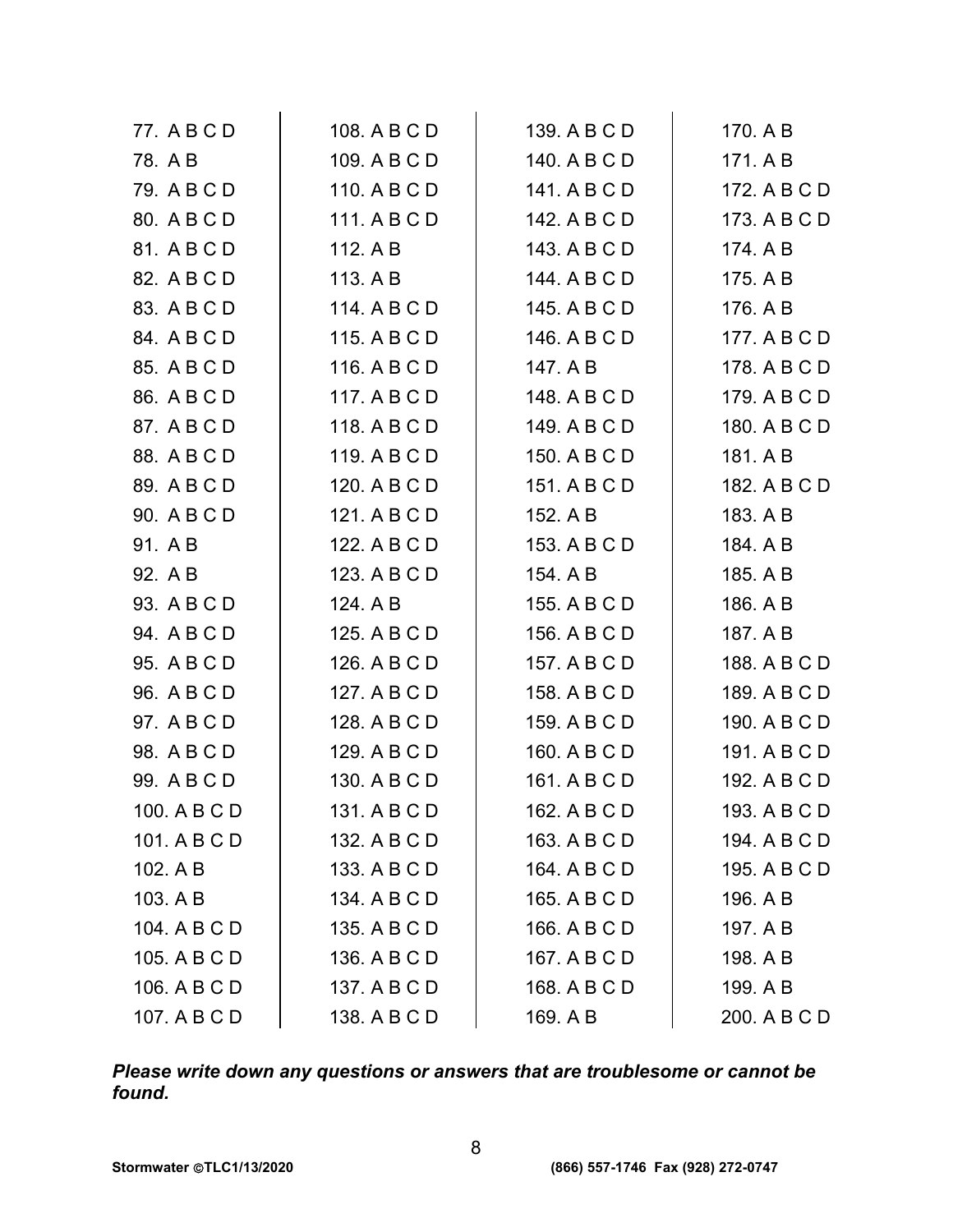*Please e-mail or fax this survey along with your final exam* 

# **STORMWATER MONITORING CEU TRAINING COURSE**  *CUSTOMER SERVICE RESPONSE CARD*

|                                                                                               | PLEASE COMPLETE THIS FORM BY CIRCLING THE NUMBER OF THE APPROPRIATE ANSWER IN THE AREA BELOW. |  |
|-----------------------------------------------------------------------------------------------|-----------------------------------------------------------------------------------------------|--|
| 1. Please rate the difficulty of your course.<br>Very Easy 0 1 2 3 4 5 Very Difficult         |                                                                                               |  |
| 2. Please rate the difficulty of the testing process.<br>Very Easy 0 1 2 3 4 5 Very Difficult |                                                                                               |  |
| Very Similar 0 1 2 3 4 5 Very Different                                                       | 3. Please rate the subject matter on the exam to your actual field or work.                   |  |
|                                                                                               |                                                                                               |  |
| 5.                                                                                            |                                                                                               |  |
|                                                                                               |                                                                                               |  |
|                                                                                               |                                                                                               |  |
|                                                                                               |                                                                                               |  |
| How about the price of the course?                                                            |                                                                                               |  |
| Poor________ Fair ______ Average ______ Good_____ Great______                                 |                                                                                               |  |
| How was your customer service?                                                                |                                                                                               |  |
| Poor Fair Average Good Great                                                                  |                                                                                               |  |
| Any other concerns or comments.                                                               |                                                                                               |  |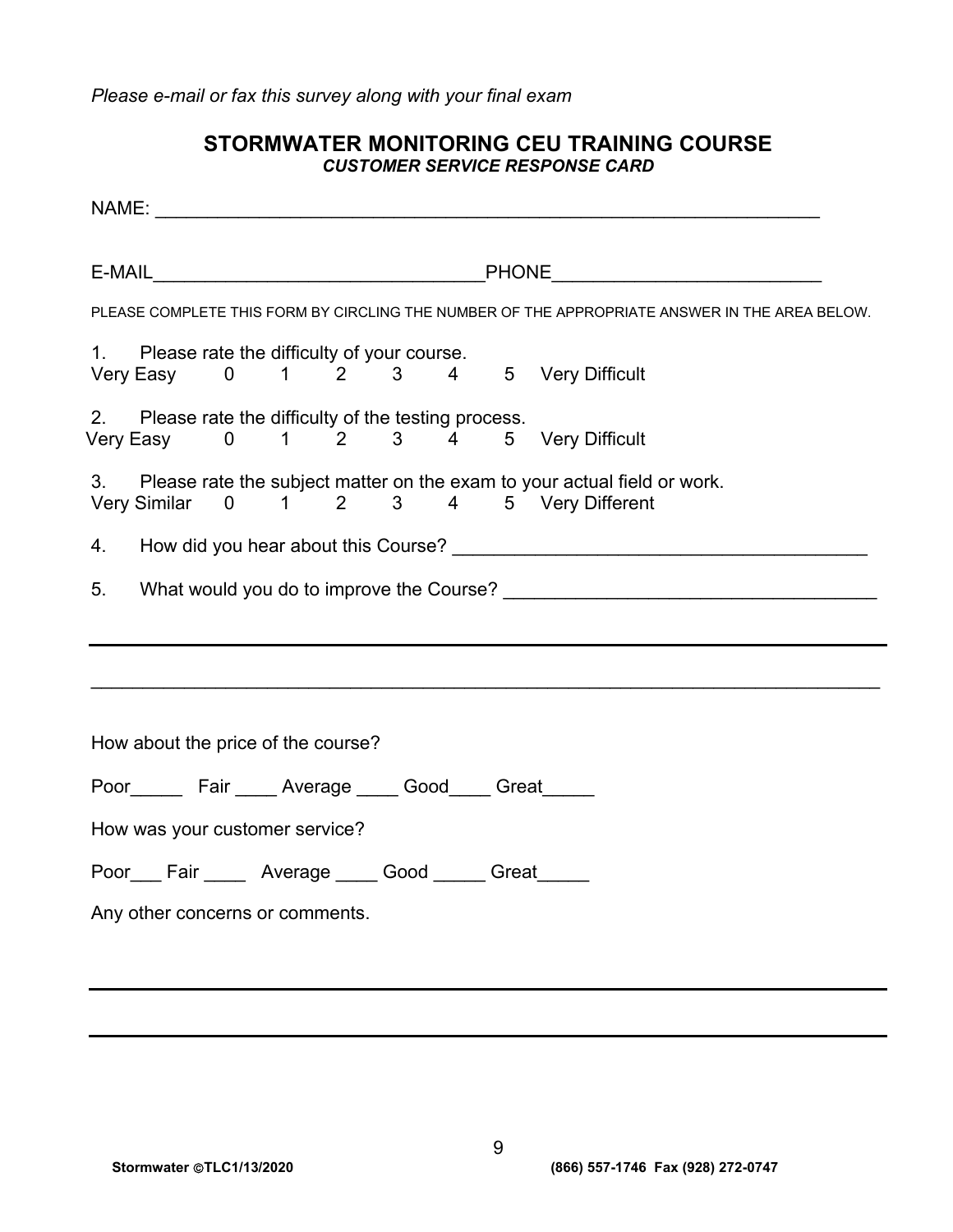# **Disclaimer Notice**

I understand that I am 100 percent responsible to ensure that TLC receives the Assignment and Registration Key and that it is accepted for credit by my State or Providence. I understand that TLC has a zero tolerance towards not following their rules, cheating or hostility towards staff or instructors. I need to complete the entire assignment for credit. There is no credit for partial assignment completion. My exam was proctored. I will contact TLC if I do not hear back from them within 2 days of assignment submission. I will forfeit my purchase costs and will not receive credit or a refund if I do not abide with TLC's rules. I will not hold TLC liable for any errors, injury, death or non-compliance with rules. I will abide with all federal and state rules and rules found on page 2.

**Please Sign that you understand and will abide with TLC's Rules.** 

**\_\_\_\_\_\_\_\_\_\_\_\_\_\_\_\_\_\_\_\_\_\_\_\_\_\_\_\_\_\_\_\_\_\_\_\_\_\_\_\_\_\_\_\_\_\_\_\_\_\_\_\_\_\_** 

#### **Signature**

*Please write down any questions you were not able to find the answers or that have errors.* 

*This course contains general EPA's CWA federal rule requirements. Please be aware that each state implements wastewater/safety/environmental /building regulations that may be more stringent than EPA's regulations. Check with your state environmental/health agency for more information. These rules change frequently and are often difficult to interpret and*  follow. Be careful to not be in non-compliance and do not follow this course for proper *compliance.*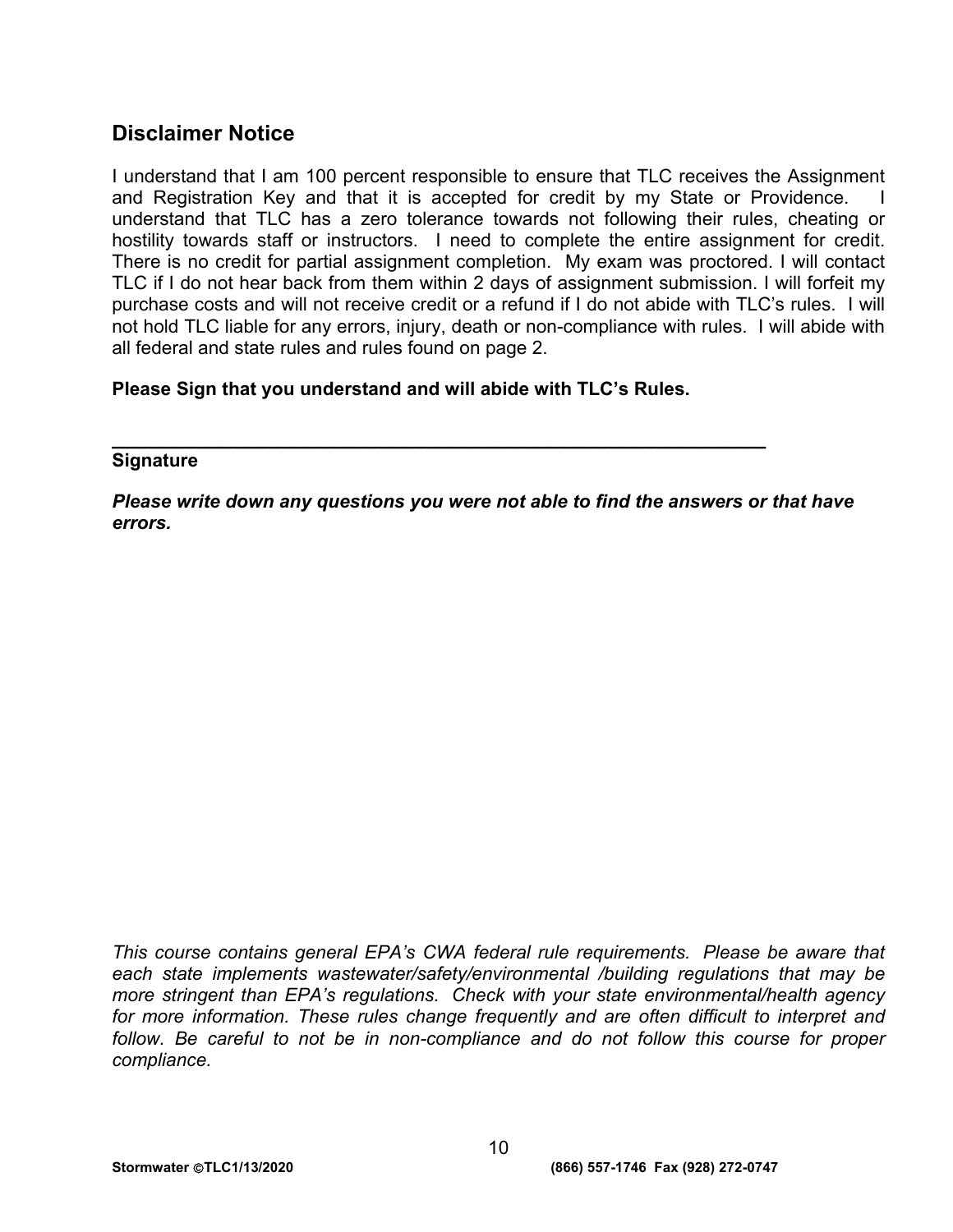# **Stormwater Monitoring CEU Training Assignment**

You will have 90 days from the start of this assignment to finish it. Only one answer per question. Please utilize the Answer Key. Please fax or e-mail your completed answer key and registration form to TLC.

You are expected to circle the correct answer on the enclosed answer key. Please include your name and address on your exam. The answer key is in the front. There are no intentional trick questions. (s) means the answer may be plural or singular in nature.

You can e-mail or fax your Answer Key along with the Registration Form to TLC.

#### **Please write down any questions that are troublesome or cannot be found.**

#### **Clean Water Act (Rule) Summary**

#### **33 U.S.C. s/s 1251 et seq. (1977)**

1. Which of the following has clarified and expanded permit requirements under the Clean Water Act for 19,000 municipal sanitary sewer collection systems in order to reduce sanitary sewer overflows?

- A. Clean Water Act or CWA C. Environmental Protection Agency (EPA)
- B. OSHA D. None of the above

2. The Clean Water Act is a 1977 amendment to the Federal Water Pollution Control Act of \_\_\_\_\_\_\_\_\_\_\_\_\_\_\_, which set the basic structure for regulating discharges of pollutants to waters of the

United States.

A. 1972 C. 1999

B. 1977 D. None of the above

3. Which of the following gave the authority to set effluent standards on an industry basis and continued the requirements to set water quality standards for all contaminants in surface waters?

- A. EPA C. OSHA
- B. Congress D. None of the above

4. The requirements will help communities improve some of water quality standards–by requiring facilities to develop and implement new capacity, management, operation, and maintenance programs and public notification programs.

A. True B. False

5. The SDWA makes it unlawful for any person to discharge any pollutant from a point source into navigable waters unless a permit (NPDES) is obtained under the Act.

A. True B. False

6. In states with the authority to implement CWA programs, the State retains oversight responsibilities.

A. True B. False

7. Which of the following is the primary federal law that protects our nation's waters, including lakes, rivers, aquifers, and coastal areas. Lake Erie was dying?

- A. Clean Water Act C. NPDES
- B. Local limits D. None of the above

8. Which of the following's primary objective is to restore and maintain the integrity of the nation's waters?

- A. Clean Water Act C. NPDES
- B. Local limits D. None of the above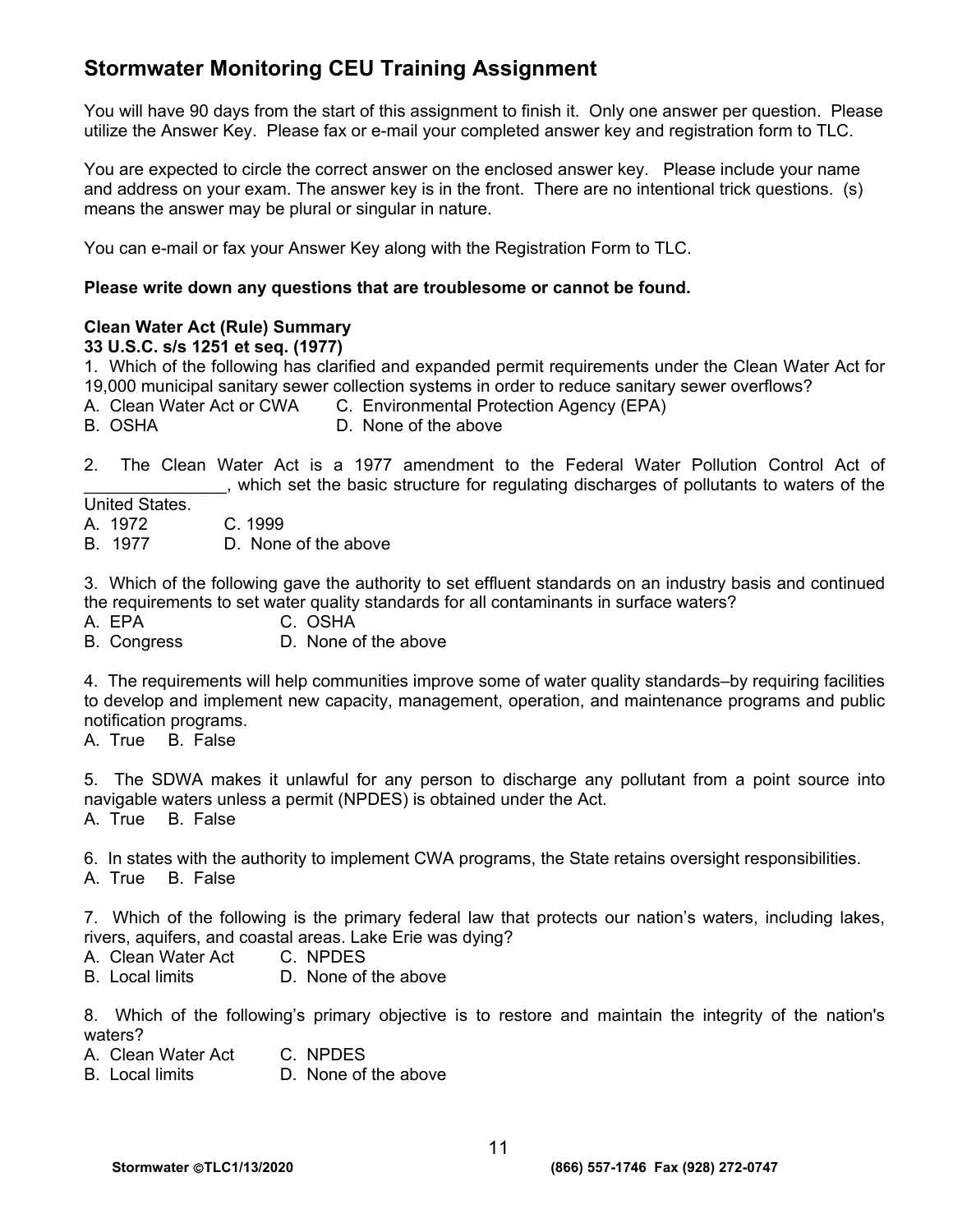#### **Stormwater Introduction**

9. Stormwater problems can contribute to raising of water quality of water sources, this is by decreasing the flow of human pollutants such as oil, fertilizers and pesticides, and the flow of natural elements such as phosphorus, into the water (stormwater quality impacts).

A. True B. False

10. Degradation of lakes, streams and wetlands has economic effects: it reduces property values, raises bills from public water utilities, raises local property tax rates, and reduces tourism and related business income.

A. True B. False

11. The U.S. Environmental Protection Agency (EPA) estimates that 6% of the water quality problems in the nation are caused by nonpoint sources.

A. True B. False

12. Stormwater runoff has no real quantity and quality impacts.

A. True B. False

13. Nonpoint source (NPS) pollution is water pollution that consists of contaminated runoff associated with agricultural, urban, and other sources.

A. True B. False

14. The term "nonpoint source pollution" was created under the federal Clean Water Act to distinguish it from "point source" discharges such as industrial waste water from pipes. A. True B. False

15. Nonpoint sources include many varied small sources of pollutants from activities.

A. True B. False

16. Every time it rains or the snow melts, pollutants such as dirt, nutrients, bacteria, oils and heavy metals, are swept off from land surfaces and are not carried by runoff water into surface and groundwater.

A. True B. False

17. Stormwater runoff cannot cause flooding, undermine stream banks, and damage property and habitat, as well as carry contaminants that contribute to lower water quality.

A. True B. False

18. When people speak about "stormwater quality control", they are talking about reducing the pollutants from nonpoint sources that are carried by stormwater into our lakes, streams, groundwater, and coastal areas.

A. True B. False

19. The Clean Water Act of 1776 passed by the United States Congress and amended by the Water Quality Act of 1812, set in motion requirements and policy measures for the Environmental Protection Agency (EPA).

A. True B. False

20. The EPA has established regulatory components for Storm Water Discharges that were levied upon associated industries and municipalities with populations over 1,000,000.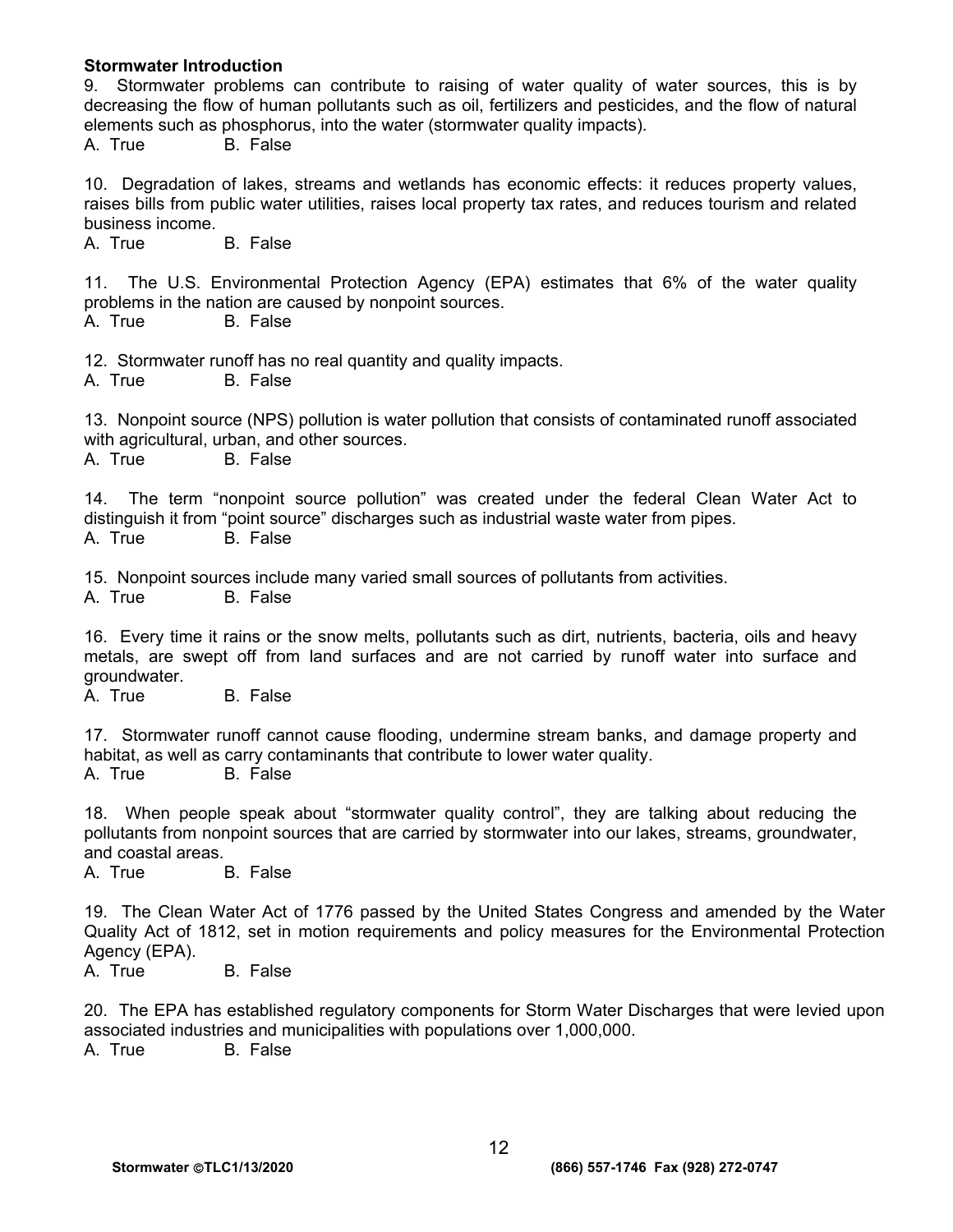21. The goal of NPDES, through permits and plans, is to reduce to the maximum extent practical, the amount of pollution discharges from the municipal storm drainage systems.

A. True B. False

22. NPDES municipal permits have several components, one being management programs. A term frequently used in this subject matter is - Best Management Practices (BMP).

A. True B. False

23. RMP's are schedules of activities, prohibition of practices, maintenance procedures, and other recommended management practices that may be employed for a particular purpose - Storm Water Pollution Prevention and Reduction.<br>A. True B. False

**B.** False

24. Although the OSHA regulations seem complex, their goal is simple - "Improve water quality in waters of the United States".

A. True B. False

# **Basic Program Requirements**

25. Which of the following is to obtain a baseline measurement of current water quality, discover and eliminate illicit connections to the system?

- A. In-Stream Monitoring Program C. Stormwater Monitoring Program
- B. Illicit Connection ProgramD. None of the above

26. Which of the following eliminates household hazardous waste from contaminating the storm water?

B. Industrial Monitoring Program

A. Illicit Connection Program **C. Household Hazardous Waste Program**<br>**B. Industrial Monitoring Program D. None of the above** 

27. Which of the following is creating a public awareness of the pollutional risk of misusing and improper disposal of chemicals?

- A.Public Education ProgramC. Stormwater Monitoring Program
- B. Industrial Monitoring Program D. None of the above

28. Which of the following or objective is evaluating industrial storm water runoff locations and to perform physical site inspections and develop future pollution prevention plans.<br>A. Stormwater Monitoring Program C. Illicit Connection Program

- A. Stormwater Monitoring Program C. Illicit Connection Pr<br>B. Industrial Monitoring Program D. None of the above
- B. Industrial Monitoring Program

29. Which of the following is discovering and eliminating illicit connections to the storm sewer system?

- A. Stormwater Monitoring ProgramC. Illicit Connection Program
- B. Industrial Monitoring Program
- 30. Which of the following is the analysis of the monitoring sites with a full scan of pollutants as required by the NPDES permit?
- A. Stormwater Monitoring ProgramC. Illicit Connection Program
- B. Industrial Monitoring Program D. None of the above

31. Which of the following or objective is reducing the amount of household hazardous waste disposed of improperly?<br>A. Public Education Program

- 
- A.Public Education Program C. Stormwater Monitoring Program
- B. Recycling Program D. None of the above
- 32. NPDES stands for National Pollutant Discharge Elimination System.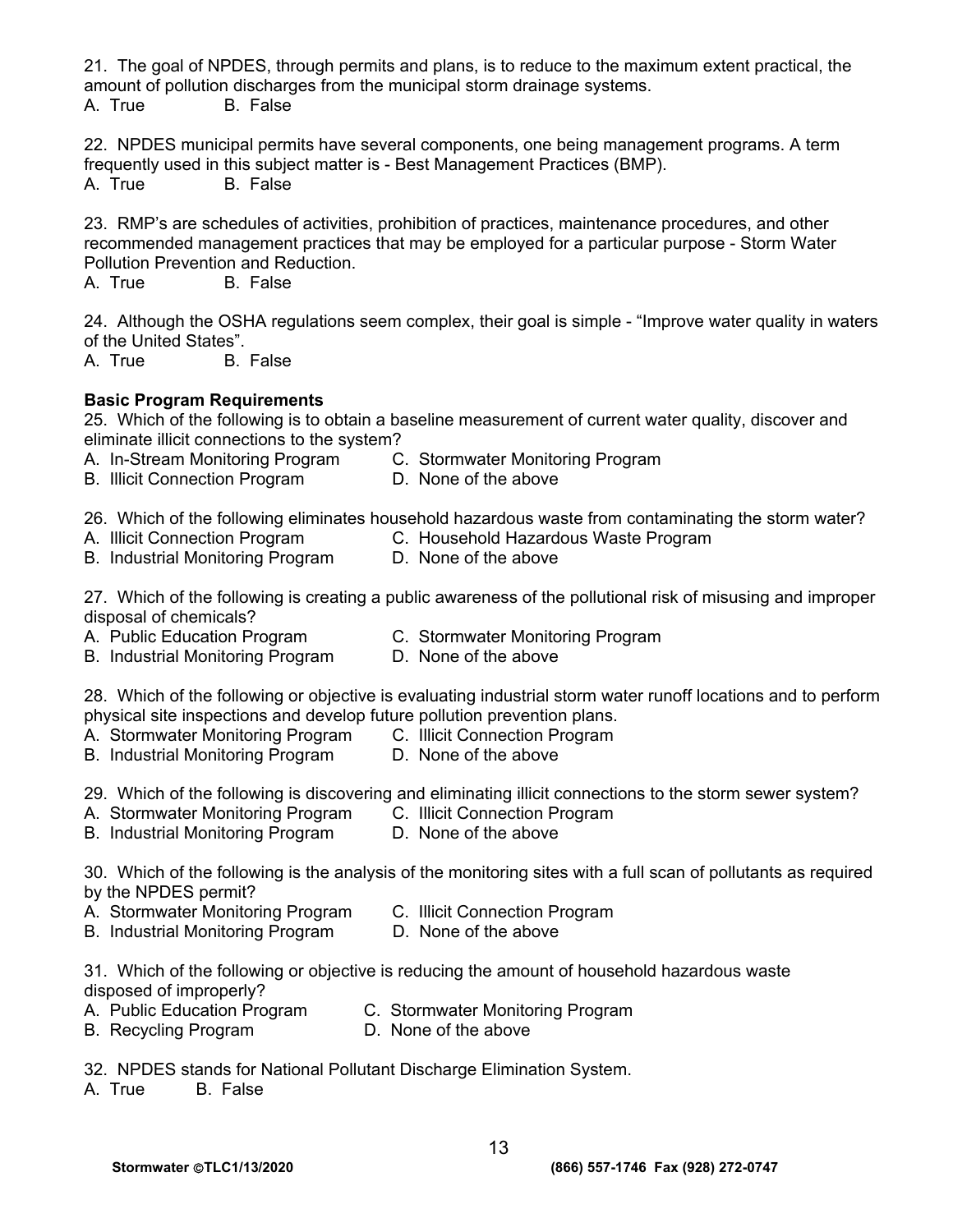#### **Why Is the Phase II Storm Water Program Necessary?**

Phase I of the U.S. Environmental Protection Agency's (EPA) storm water program was promulgated in 1990 under the CWA. Phase I relies on National Pollutant Discharge Elimination System (NPDES) permit coverage to address storm water runoff from:

33. "Medium" and "large" municipal separate storm sewer systems (MS4s) generally serving populations of \_\_\_\_\_\_\_\_\_\_\_\_\_ or greater,

A. 100,000

B. 5,000 D. None of the above

34. Construction activity disturbing \_\_\_\_\_\_\_\_\_\_\_ acres of land or greater, and (3) ten categories of industrial activity.

A. 25 C. 10

B. 5 D. None of the above

35. The Phase II program expands the Phase I program by requiring additional operators of in urbanized areas and operators of small construction sites, through the use of NPDES permits, to implement programs and practices to control polluted storm water runoff.

A. NPDES permit(s) C. MS4s

B. Phase II D. None of the above

36. \_\_\_\_\_\_\_\_\_\_\_\_\_\_\_\_\_\_\_ is intended to further reduce adverse impacts to water quality and aquatic habitat by instituting the use of controls on the unregulated sources of storm water discharges that have the greatest likelihood of causing continued environmental degradation.

A. NPDES permit(s) C. Phase I

B. Phase II D. None of the above

#### **MS4s in Urbanized Areas**

37. Storm water discharges from MS4s in urbanized areas are a concern because of the found in these discharges.

A. Fecal coliform bacteria C. High concentration of pollutants

B. Other harmful pollutants D. None of the above

38. Concentrated development in urbanized areas substantially increases impervious surfaces, such as city streets, driveways, parking lots, and sidewalks, on which pollutants from settle and remain until a storm event washes them into nearby storm

drains.

A. Fecal coliform bacteria C. Concentrated human activities

B. Other harmful pollutants D. None of the above

39. Common pollutants include pesticides, fertilizers, oils, salt, litter and other debris, and sediment. Another concern is the possible \_\_\_\_\_\_\_\_\_\_\_\_\_\_\_\_of sanitary sewers, which can result in fecal coliform bacteria entering the storm sewer system.

A. Illicit connections C. High concentration of pollutants

B. Other harmful pollutants D. None of the above

40. Storm water runoff picks up and transports these and **\_\_\_\_\_\_\_\_\_\_\_\_\_** and then discharges them – untreated – to waterways via storm sewer systems.

A. Fecal coliform bacteria C. High concentration of pollutants

B. Other harmful pollutants D. None of the above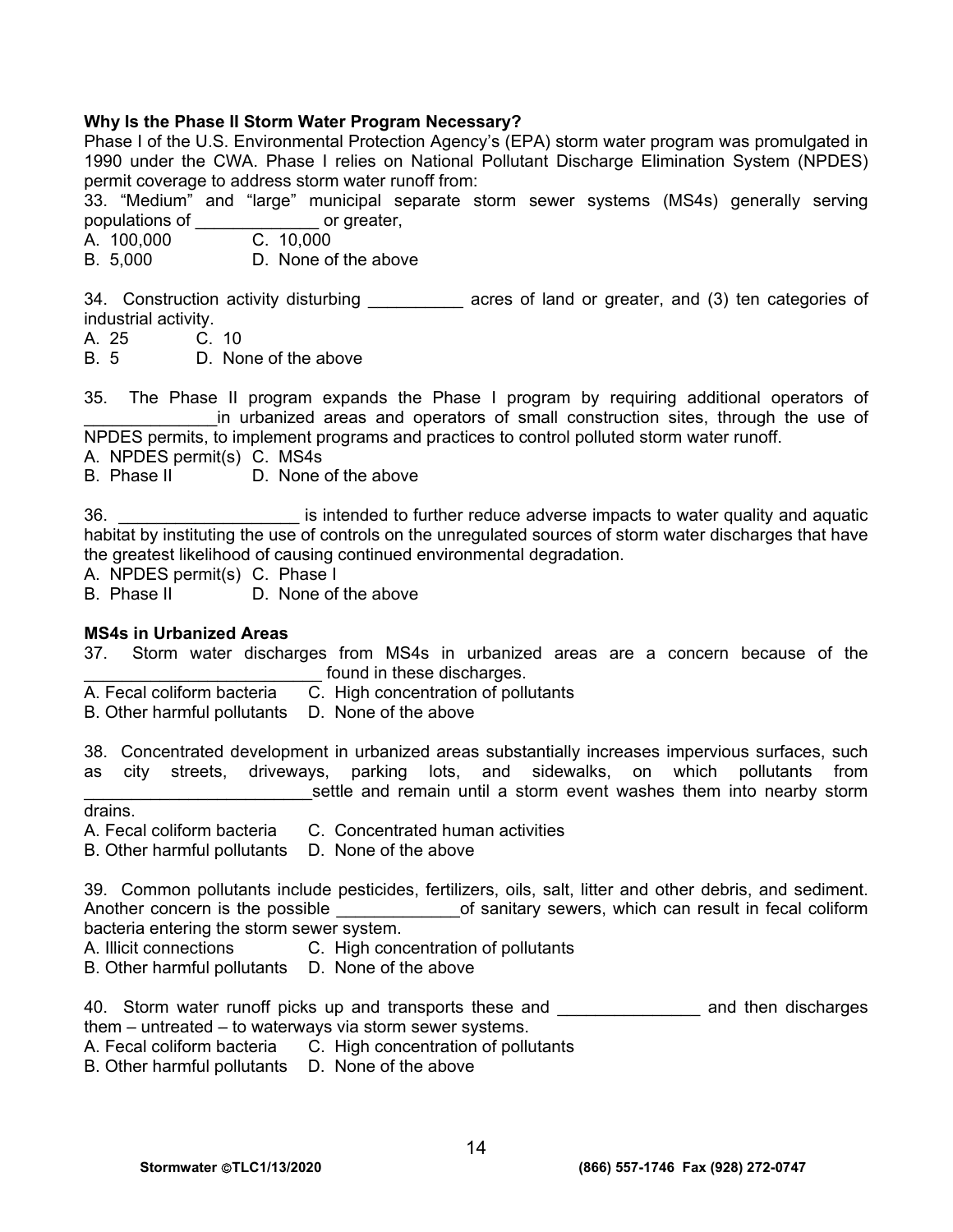41. When left uncontrolled, <u>entitled and the secan result in fish kills</u>, the destruction of spawning and wildlife habitats, a loss in aesthetic value, and contamination of drinking water supplies and recreational waterways that can threaten public health.

A. These discharges C. High concentration of pollutants

B. Other harmful pollutants D. None of the above

#### **Fact Sheet 1.0 – Storm Water Phase II Final Rule Construction Activity**

42. \_\_\_\_\_\_\_\_\_\_\_\_\_\_\_\_\_\_\_\_from construction sites is a water quality concern because of the devastating effects that sedimentation can have on local waterbodies, particularly small streams.

- A. Sedimentation C. Uncontrolled runoff
- B. Storm water runoff  $\Box$  D. None of the above

43. Numerous studies have shown that the \_\_\_\_\_\_\_\_\_\_\_\_\_\_transported by storm water runoff from construction sites with no controls is significantly greater than from sites with controls.

- A. Amount of sediment C. Source of sediment-laden runoff
- B. Storm water runoff D. None of the above

44. In addition to sediment, \_\_\_\_\_\_\_\_\_\_\_\_\_\_\_\_\_yield pollutants such as pesticides, petroleum products, construction chemicals, solvents, asphalts, and acids that can contaminate storm water runoff.

- A. Sedimentation C. Construction activities
	-
- B. Storm water runoff D. None of the above

45. During storms, construction sites may be the **Example 20** runoff, which can overwhelm a small stream channel's capacity, resulting in streambed scour, streambank erosion, and destruction of near stream vegetative cover.

- 
- A. Sedimentation C. Source of sediment-laden
- B. Storm water runoff D. None of the above

46. Where left uncontrolled, <u>entitled with a</u> has been shown to result in the loss of in-stream habitats for fish and other aquatic species, an increased difficulty in filtering drinking water, the loss of drinking water reservoir storage capacity, and negative impacts on the navigational capacity of waterways.

- 
- A. Sedimentation C. Sediment laden runoff
- B. Storm water runoff D. None of the above
- 

#### **Are Municipally Operated Sources Exempted by the Intermodal Surface Transportation Efficiency Act (ISTEA) of 1991 Affected by the Final Rule?**

47. Provisions within ISTEA temporarily delayed the deadline for Phase I industrial activities (with the exception of power plants, airports, and uncontrolled sanitary landfills) operated by municipalities with populations of less than  $\Box$  people to obtain an NPDES storm water discharge permit. A. 100,000 C. 10,000

B. 5,000 D. None of the above

#### **Who Is Covered by the Phase II Final Rule?**

48. A "small" MS4 is any MS4 not already covered by \_\_\_\_\_\_\_\_\_\_\_\_\_\_ of the NPDES storm water program.

- A. NPDES permit(s) C. Phase II
- B. Phase I D. None of the above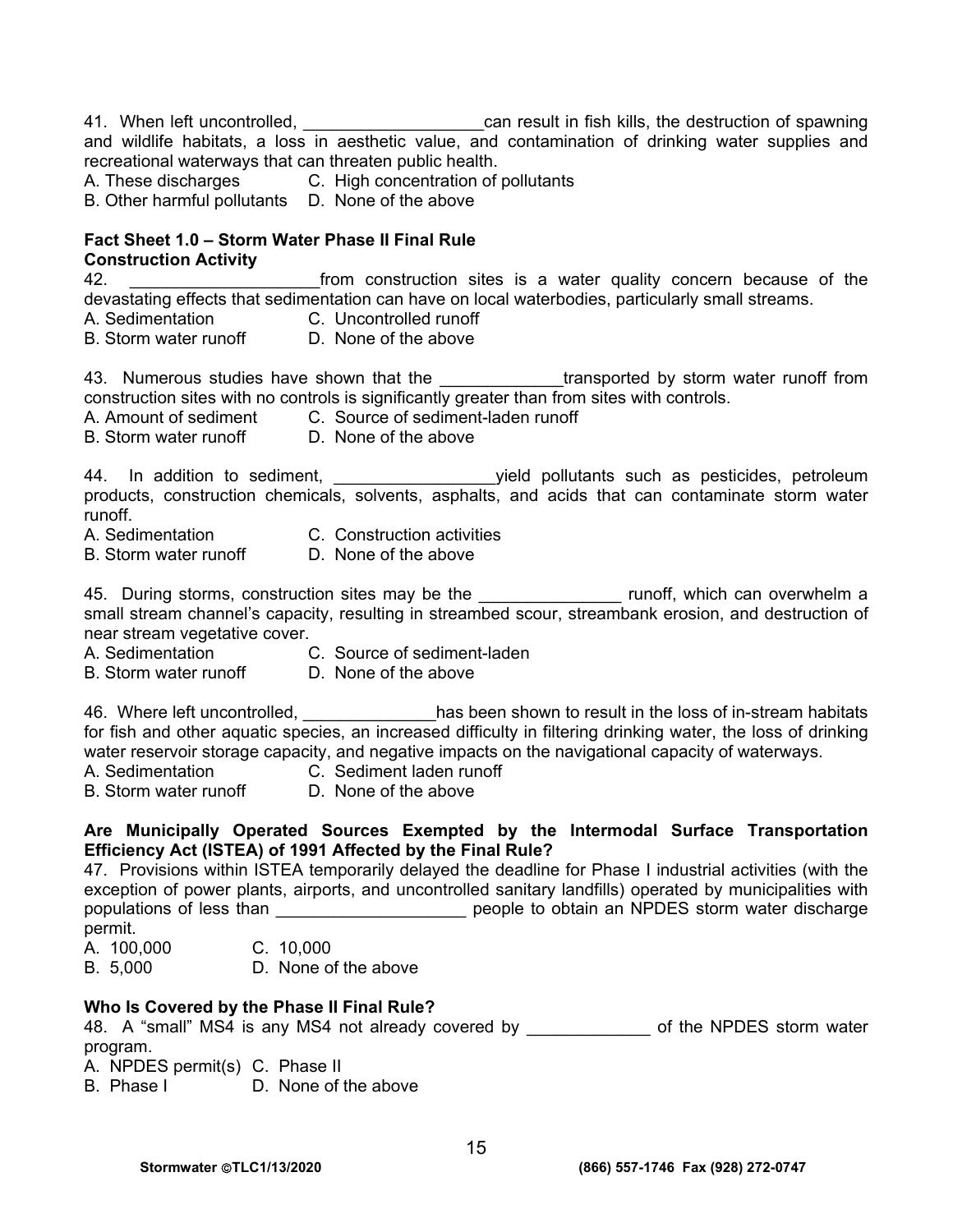#### **Phased-in Permit Coverage**

49. Permitting authorities may phase-in permit coverage for small MS4s serving jurisdictions with a population under \_\_\_\_\_\_\_\_\_\_\_\_\_\_\_\_ on a schedule consistent with a State watershed permitting approach. A. 100,000 C. 10,000

B. 5,000 D. None of the above

#### **Additional Designations by the Permitting Authority**

50. Small MS4s located outside of urbanized areas, construction activity disturbing less than acre, and any other storm water discharges can be designated for coverage if the NPDES permitting authority or the EPA determines that storm water controls are necessary.

A. 20 C. 5

B. 1 D. None of the above

# **Fact Sheet 1.0 – Storm Water Phase II Final Rule Small Construction Activity**

#### **What Does the Phase II Final Rule Require?**

51. Operators of Phase II-designated small MS4s and small construction activity are required to apply for NPDES permit coverage, most likely under a general rather than individual permit, and to implement storm water discharge judgements (known as "best practical judgements" (BPJs)).

A. True B. False

52. The small MS4 storm water management program must include the following six minimum control measures: public education and outreach; public participation/involvement; illicit discharge detection and elimination; construction site runoff control; post-construction runoff control; and pollution prevention/good housekeeping.

A. True B. False

53. A regulated small MS4 operator must identify its selection of BMPs and measurable goals for each maximum standards in the permit application. The evaluation and assessment of those chosen BMPs and measurable goals must be included in weekly reports to the NPDES permitting authority. A. True B. False

54. A regulated small MS4 operator must develop, implement, and enforce a storm water management program designed to reduce the discharge of pollutants from their MS4 to the "maximum extent practicable," to protect water quality, and to satisfy the appropriate water quality requirements of the CWA. The rule assumes the use of narrative, rather than numeric, effluent limitations requiring implementation of BMPs.

A. True B. False

#### **3.0 – Construction Program Overview**

55. The 1972 amendments to the Federal Water Pollution Control Act, later referred to as the Clean Water Act (CWA), prohibit the discharge of any pollutant to navigable waters of the United States from a point source unless the discharge is authorized by a National Pollutant Discharge Elimination System (NPDES) permit.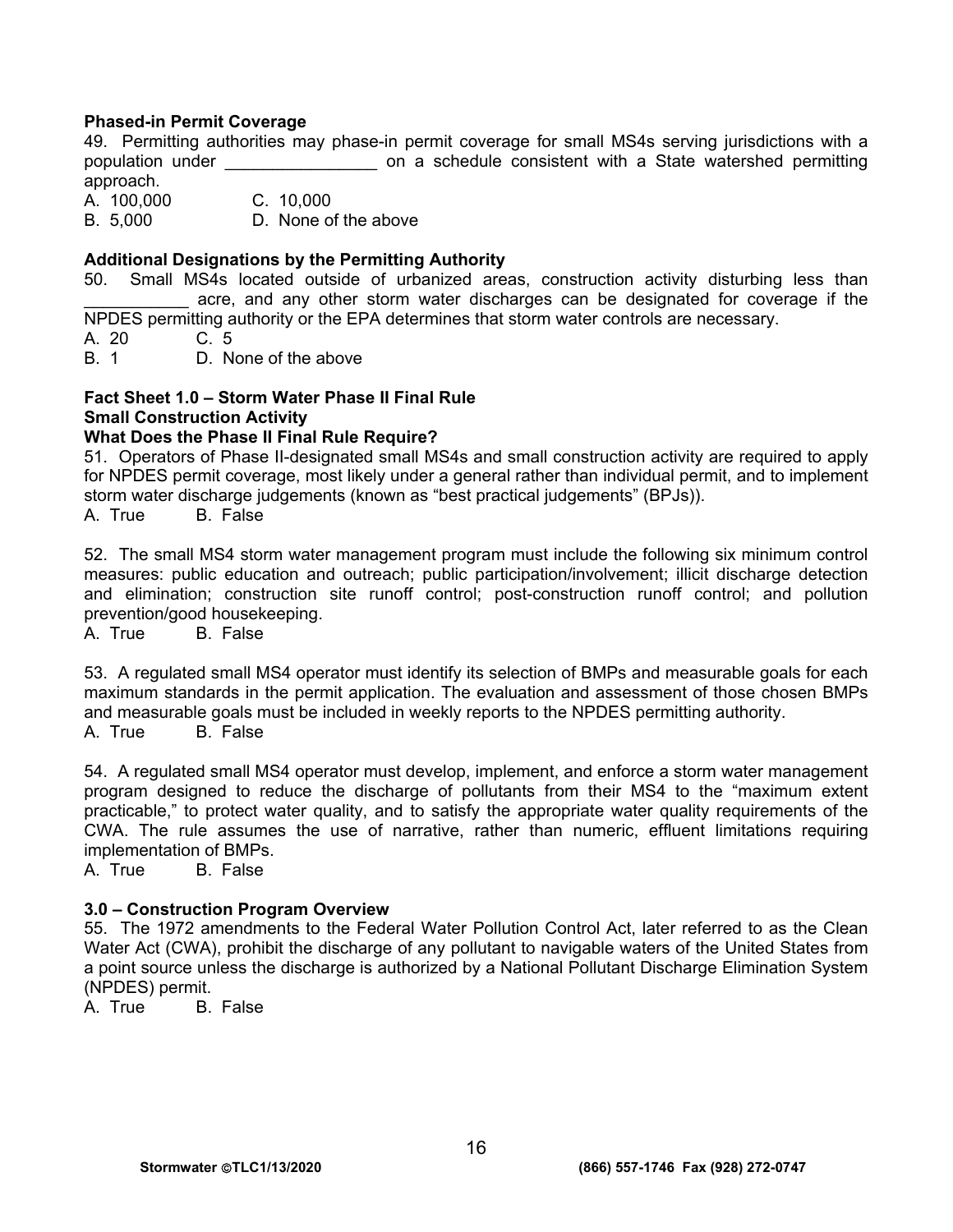56. Efforts to improve water quality under the NPDES program traditionally have focused on reducing pollutants in industrial process wastewater and municipal sewage treatment plant discharges. Over time, it has become evident that more diffuse sources of water pollution, such as storm water runoff from construction sites, are also significant contributors to water quality problems.

A. True B. False

57. Sediment runoff rates from construction sites are typically 1,000 to 2,000 times greater than those from agricultural lands, and 10 to 20 times greater than those of forest lands. A. True B. False

58. During a short period of time, construction activity can contribute more sediment to streams than can be deposited over several decades, causing physical and biological harm to our Nation's waters. A. True B. False

#### **Who Is Covered Under the Phase I Rule? Sites Five Acres and Greater**

- 59. Under category (x), the Phase I rule requires all operators of construction activity disturbing acres or greater of land to apply for an NPDES storm water permit.
- A. 5 C. 20
- B. 6 D. None of the above

60. Operators of sites disturbing less than **the acres are also required to obtain a permit if their** activity is part of a "larger common plan of development or sale" with a planned disturbance of \_\_\_\_\_\_ acres or greater.

A. 10 - 5 C. 5 - 20

B. 5 - 5 D. None of the above

61. "Disturbance" refers to exposed soil resulting from activities such as clearing, grading, and excavating. **Excavating** excavating. **Excavating** excavating. **Excavating** excavating, construction of residential houses,

office buildings, industrial sites, or demolition.<br>A. Specifications C. Permit cover C. Permit coverage

B. Construction activities D. None of the above

#### **What Is Meant by a "Larger Common Plan of Development or Sale"?**

62. As defined in the EPA's **Example 2.** for large construction activity, a "larger common plan of development or sale" means a contiguous area where multiple separate and distinct construction activities are occurring under one plan (e.g., the operator is building on three half-acre lots in a 6-acre development).

- A. Large construction activity C. NPDES storm water general permit
- B. Day-to-day operational control D. None of the above

63. The "plan" in a common plan of development or sale is broadly defined as any announcement or piece of documentation (including a sign, public notice or hearing, sales pitch, advertisement, drawing, permit application, zoning request, computer design, etc.) or physical demarcation (including boundary signs, lot stakes, surveyor markings, etc.) indicating that \_\_\_\_\_\_\_\_\_\_\_\_\_\_\_\_\_\_ may occur on a specific plot.

- 
- A. Specifications C. Permit coverage

B. Construction activities D. None of the above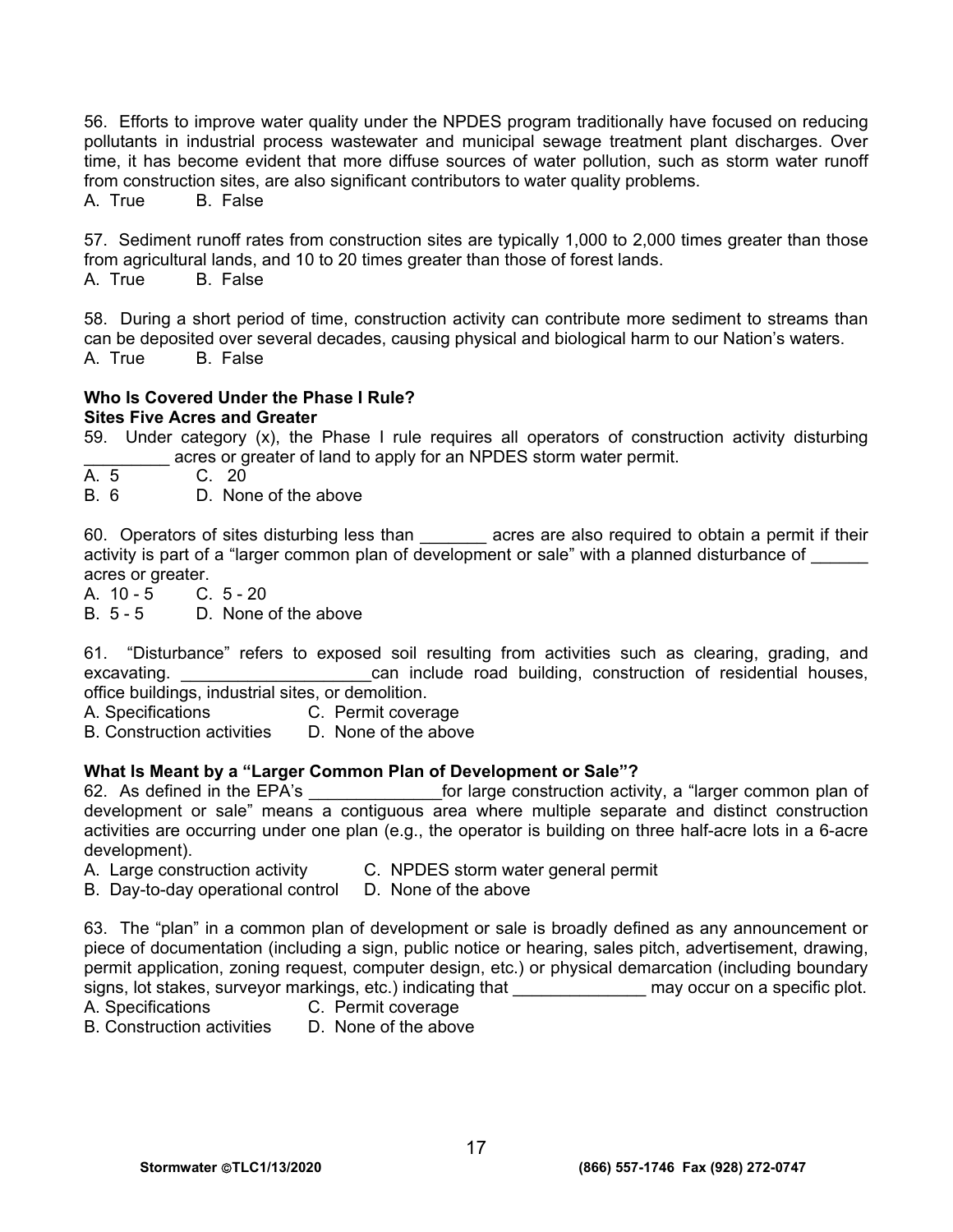#### **What Is the Definition of an "Operator" of a Construction Site?**

64. As defined in the EPA's storm water general permit for large construction activity, an "operator" is the party or parties that has:

and specifications, including the ability to make modifications to

- those plans and specifications; or
- A. Day-to-day operational control C. Operational control of construction project plans
- B. Construction activities **D. None of the above** 
	-

65. Day-to-day operational control of those activities that are necessary to ensure compliance with a storm water pollution prevention plan (SWPPP) for the site or other permit conditions (e.g., they are authorized to direct workers at a site to carry out activities required by the \_\_\_\_\_\_\_\_\_\_\_\_\_\_\_\_\_\_\_\_\_or comply with other permit conditions).

- A. Large construction activity C. Site operator<br>B. SWPPP C. None of the a
	- D. None of the above

66. Depending on the site and the relationship between the parties (e.g., owner, developer, contractor), there can either be a single party acting as site operator and consequently be responsible for obtaining permit coverage, or there can be two or more operators, all obligated to seek

- 
- A. Specifications C. Permit coverage
- B. Construction activities D. None of the above

#### **What is the Rainfall Erosivity Factor in Waiver?**

67. Waiver uses the Rainfall Erosivity Factor to determine whether the potential for polluted discharge is low enough to justify a waiver from the requirements. It is one of six variables used by the Revised Universal Soil Loss Equation (RUSLE)—a predictive tool originally used to measure soil loss from agricultural lands at various times of the year on a regional basis—to predict soil loss from construction sites.

A. True B. False

68. The \_\_\_\_\_\_\_\_\_\_\_\_\_\_\_\_\_\_\_\_ waiver is time-sensitive and is dependent on when during the year a construction activity takes place, how long it lasts, and the expected rainfall and intensity during that time.

- A. Wasteload allocations C. TMDL process<br>
B. Rainfall Erosivity Factor B. None of the above
- B. Rainfall Erosivity Factor

#### **What is a "TMDL" in Waiver?**

69. For impaired waters where technology-based controls required by NPDES permits are not achieving State water quality standards, the CWA requires implementation of the **with the contract of the contract** 

- A. Wasteload allocations C. TMDL process
- B. Additional TMDLs D. None of the above

70. The TMDL process establishes the \_\_\_\_\_\_\_\_\_\_\_\_\_\_\_\_\_\_\_\_\_\_\_\_\_a waterbody can assimilate before water quality is impaired then requires that this maximum level not be exceeded.

- A. Wasteload allocations C. Maximum amount of pollutants
- B. Additional TMDLs D. None of the above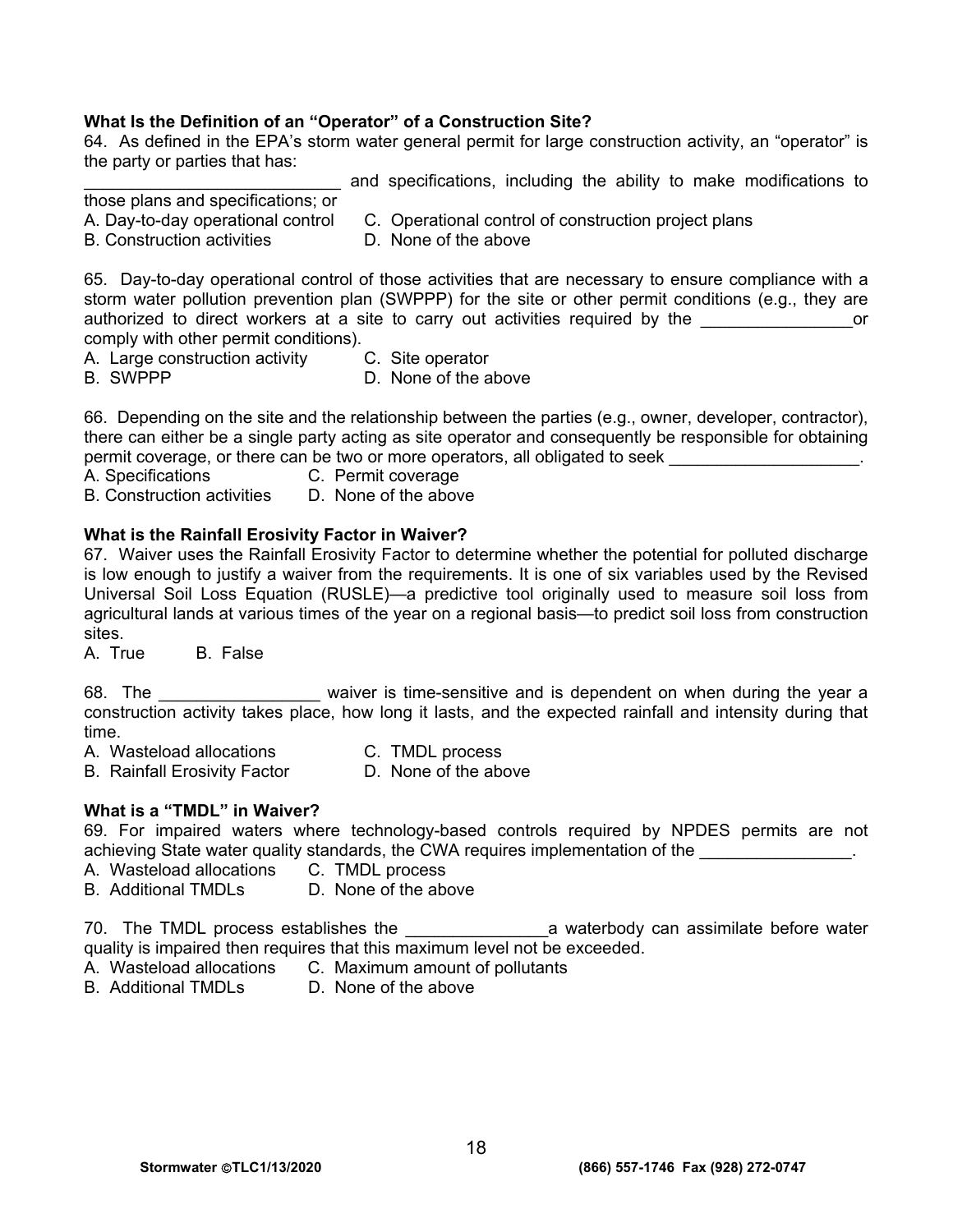71. A TMDL is done for each pollutant that is found to be contributing to the impairment of a waterbody or a segment of a waterbody. To allow a waiver for  $\cdot$  a TMDL would need to or a segment of a waterbody. To allow a waiver for **TADL World Network** address sediment, or a parameter that addresses sediment such as total suspended solids, turbidity, or siltation.

A. Construction activities C. NPDES permit(s)

B. Waterbody D. None of the above

72. Additional TMDLs addressing common pollutants from construction sites such as nitrogen, phosphorus, and oil and grease also may be necessary to ensure water quality protection and allow a waiver from the<br>A. Wasteload allocations <br>A. Wasteload allocations <br>C. The TMDL process

- A. Wasteload allocations C. The TMDL process<br>B. NPDES storm water program D. None of the above
- B. NPDES storm water program

73. \_\_\_\_\_\_\_\_\_\_\_\_\_\_\_\_\_\_\_\_determines the source or sources of a pollutant of concern, considers the maximum allowable level of that pollutant for the waterbody, then allocates to each source or category of sources a set level of the pollutant that it is allowed to discharge into the waterbody.

A. A TMDL assessment C. NPDES permit(s)

B. Waterbody D. None of the above

74. Allocations to point sources are called  $\blacksquare$  allocations.

A. Wasteload C. Storm Water Pollution Prevention Plan (SWPPP)

B. TMDL D. None of the above

#### **What Does the Phase II Construction Program Require?**

75. For the Phase II small construction program, the EPA has taken an approach similar to Phase I where the program requirements are not fully defined in the rule but rather in the NPDES permit issued by the\_\_\_\_\_\_\_\_\_\_\_\_\_\_\_\_\_\_\_\_\_\_\_.

- A. NPDES permitting authority C. Storm Water Pollution Prevention Plan (SWPPP)
- B. Phase I large construction permits D. None of the above
	-

76. The EPA recommends that the NPDES permitting authorities use their existing Phase I large construction general permits as a guide to developing their example is small construction permits.

A. Phase II C. Storm Water Pollution Prevention Plan (SWPPP)

B. Phase I D. None of the above

77. The development and implementation of a Storm Water Pollution Prevention Plan (SWPPP) with appropriate BMPs to minimize the discharge of pollutants from the site; and Pollutants of concern include sediment or a parameter that addresses sediment (such as total suspended solids, turbidity, or siltation) and any other pollutant that has been identified as a cause of  $\blacksquare$ final stabilization of the site has been achieved as defined in the permit or when another operator has assumed control of the site.

- A. Submission of a Notice of Termination (NOT) C. Storm Water Pollution Prevention Plan
- 
- B. Phase I large construction permit D. None of the above
- 

#### **Can the Permitting Authority Reference a Qualifying Erosion and Sediment Control Program in NPDES Construction Permits?**

78. The Phase II Rule allows the NPDES permitting authority to include in its NPDES permits for large and for small construction activity conditions that incorporate by reference qualifying State, Tribal, or local erosion and sediment control program requirements.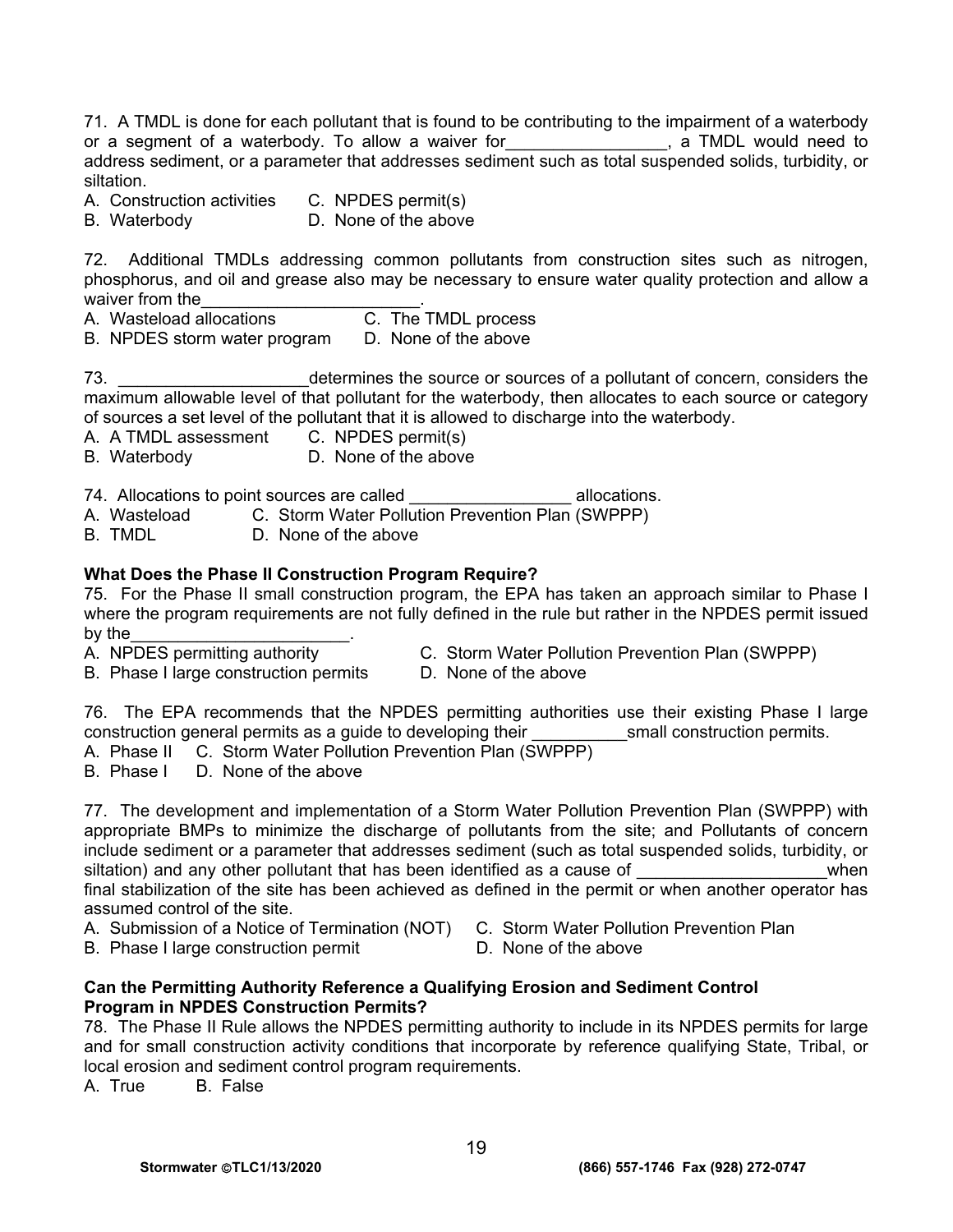A qualifying program must include the following requirements:

79. Requirements for construction site operators to implement appropriate erosion and sediment

- control \_\_\_\_\_\_\_\_\_\_\_\_\_\_\_\_\_\_\_\_\_\_\_\_\_\_; B. Best management practices
- C. Storm water pollution prevention plan<br>D. None of the above
- 

80. **Example 30.** For construction site operators to control waste such as discarded building materials, concrete truck washout, chemicals, litter, and sanitary waste that may cause adverse impacts to water quality;

- A. Requirements C. Most erosion and sediment control(s)
- B. Potential water quality impacts D. None of the above
- 81. Requirements for construction site operators to develop and implement a  $\hspace{1.5cm}$ ;
- A. Best Available Technology C. Storm water pollution prevention plan
- B. Best management practice D. None of the above

82. Requirements to submit a \_\_\_\_\_\_\_\_\_\_\_\_\_\_\_\_\_for review that incorporates consideration of potential water quality impacts.

A. BMPs C. Site plan

B. Storm water pollution prevention plan D. None of the above

83. In addition to the four elements above, a qualifying program for large construction activities must also include any additional requirements necessary to achieve the applicable technology-based standards of "Best Available Technology" (BAT) and \_\_\_\_\_\_\_\_\_\_\_\_\_\_\_\_based on the best professional judgment of the permit writer.

A. Best Conventional Technology (BCT) C. Storm water pollution prevention plan

B. Best management practices D. None of the above

# **What are Some Recommended BMPs for Small Construction Sites?**

84. The state of the used for controlling pollutants in storm water discharges from small construction sites may vary from those used for large sites since their characteristics can differ in many ways.

- B. Approach and BMPs
- A. Best Available Technology C. Storm water pollution prevention plan<br>B. Approach and BMPs C. None of the above

85. For example, operators of small sites may have more limited access to qualified design personnel and technical information. In addition, small sites may have less space for installing and maintaining certain \_\_\_\_\_\_\_\_\_\_\_\_\_\_\_\_\_\_\_\_\_\_\_\_\_\_\_\_\_.

- A. BMPs C. Most erosion and sediment control(s)
- B. Potential water quality impacts D. None of the above

86. As is the case with all construction sites, erosion and sediment control at small construction sites is best accomplished with proper planning, installation, and **with the induction** and the following practices have shown to be efficient, cost effective, and versatile for small construction site operators to implement.

- A. Best Available Technology (BAT) C. Maintenance of controls
	-
- B. Best management practices D. None of the above
- 
- 87. \_\_\_\_\_\_\_\_\_\_\_\_\_\_\_\_\_\_\_\_\_\_\_\_ require regular maintenance to operate correctly.
- A. BMPs **C.** Most erosion and sediment control(s)
- B. Potential water quality impacts D. None of the above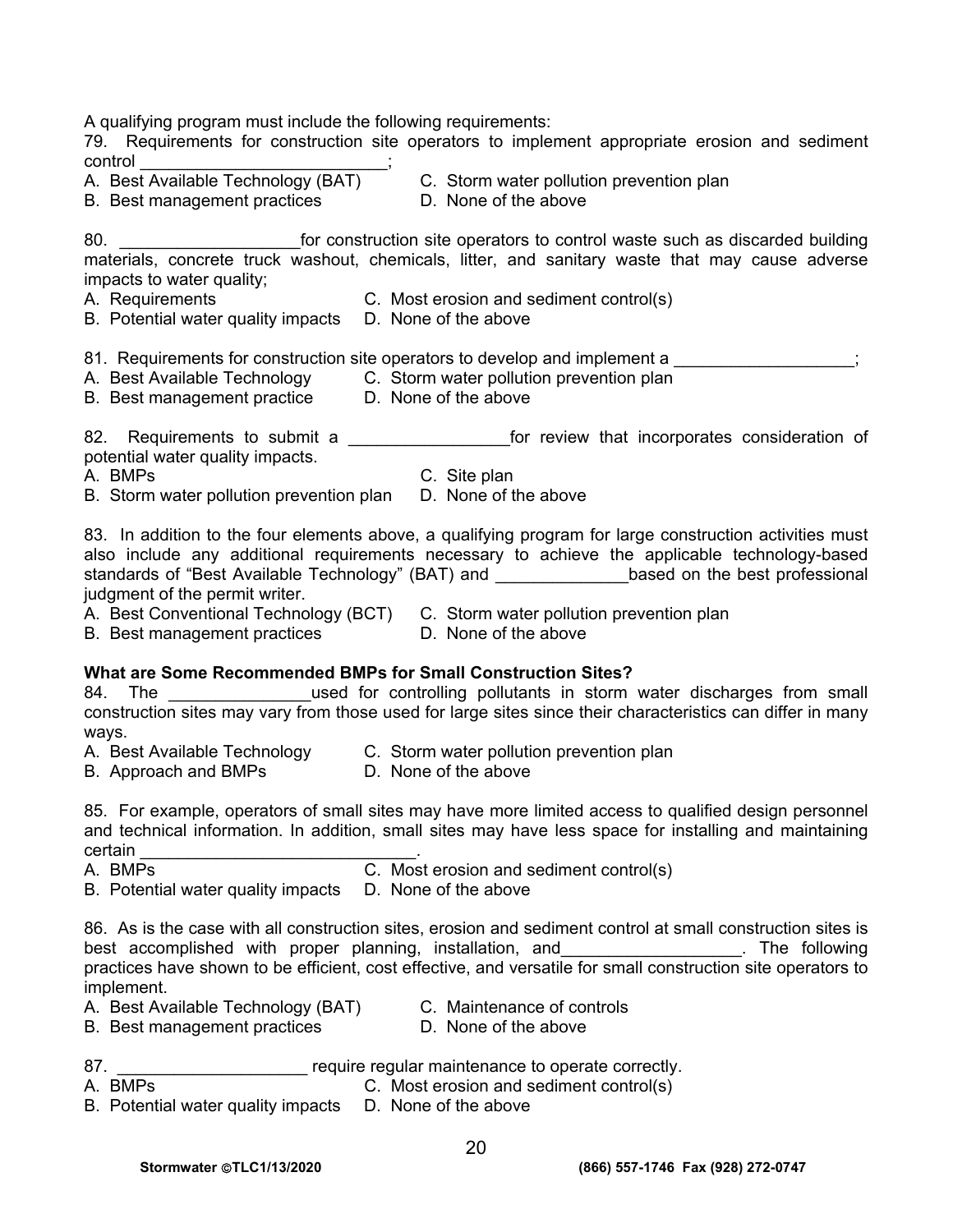#### **CMOM** - "**Capacity, Management, Operation and Maintenance**"

88. Which of the following is vital to protect public health, property, and waterways in the surrounding area?

B. Clean decantible water

- A. Sanitary sewage overflows (SSOs) C. Proper function of sanitary sewer systems<br>B. Clean decantible water **C. Communisty** D. None of the above
	-

#### **What are Sanitary Sewer Overflows?**

89. Sanitary Sewer Overflows (SSOs) are discharges of raw sewage from?

- A. Deteriorating Sewer System C. Municipal sanitary sewer systems
- B. Pipe Failure(s) D. None of the above

#### **Problems that Can Cause Chronic SSOs Include:**

90. Which of the following is too much rainfall or snowmelt infiltrating through the ground into leaky sanitary sewers?

A. Infiltration and Inflow (I&I) C. Sanitary Sewer Overflows or (SSOs)

B. Badly connected sewer service lines D. None of the above

#### **Other Wastewater Treatment Components Biochemical Oxygen Demand**

91. Biochemical Oxygen Demand (BOD or BOD5) is an indirect measure of Biodegradable organic compounds in water, and is determined by measuring the dissolved oxygen decrease in a controlled water sample over a five-day period.

A. True B. False

92. During this five-day period, aerobic (oxygen-consuming) bacteria decompose organic matter in the sample and consume dissolved oxygen in proportion to the amount of organic material that is present.

A. True B. False

#### **Total Organic Carbon**

93. (TOC) bears a direct relationship with biological and chemical oxygen demand; high levels of TOC can result from human sources, which term being the main concern?

A. Organic carbon C. High BOD

- 
- B. High oxygen demand D. None of the above

#### **pH Section**

94. Mathematically, pH is the negative logarithm of the activity of the (solvated) hydronium ion, more often expressed as the measure of the?

- A. Electron concentration C. Hydronium ion concentration
- B. Alkalinity concentration D. None of the Above

95. pH is defined as the decimal logarithm of the reciprocal of the  $\mathbf{a}_{H+}$ , in a solution.

- A. Hydrogen ion activity C. Brønsted–Lowry acid–base theory
- B. Acid-base behavior **D. None of the Above**
- 96. The calculation of the pH of a solution containing acids and/or bases is an example of a \_\_\_\_\_\_\_\_\_\_\_\_\_\_ calculation, that is, a mathematical procedure for calculating the concentrations of all chemical species that are present in the solution
- A. Chemical speciation C. Visual comparison
	-
- B. Spectrophotometer D. None of the Above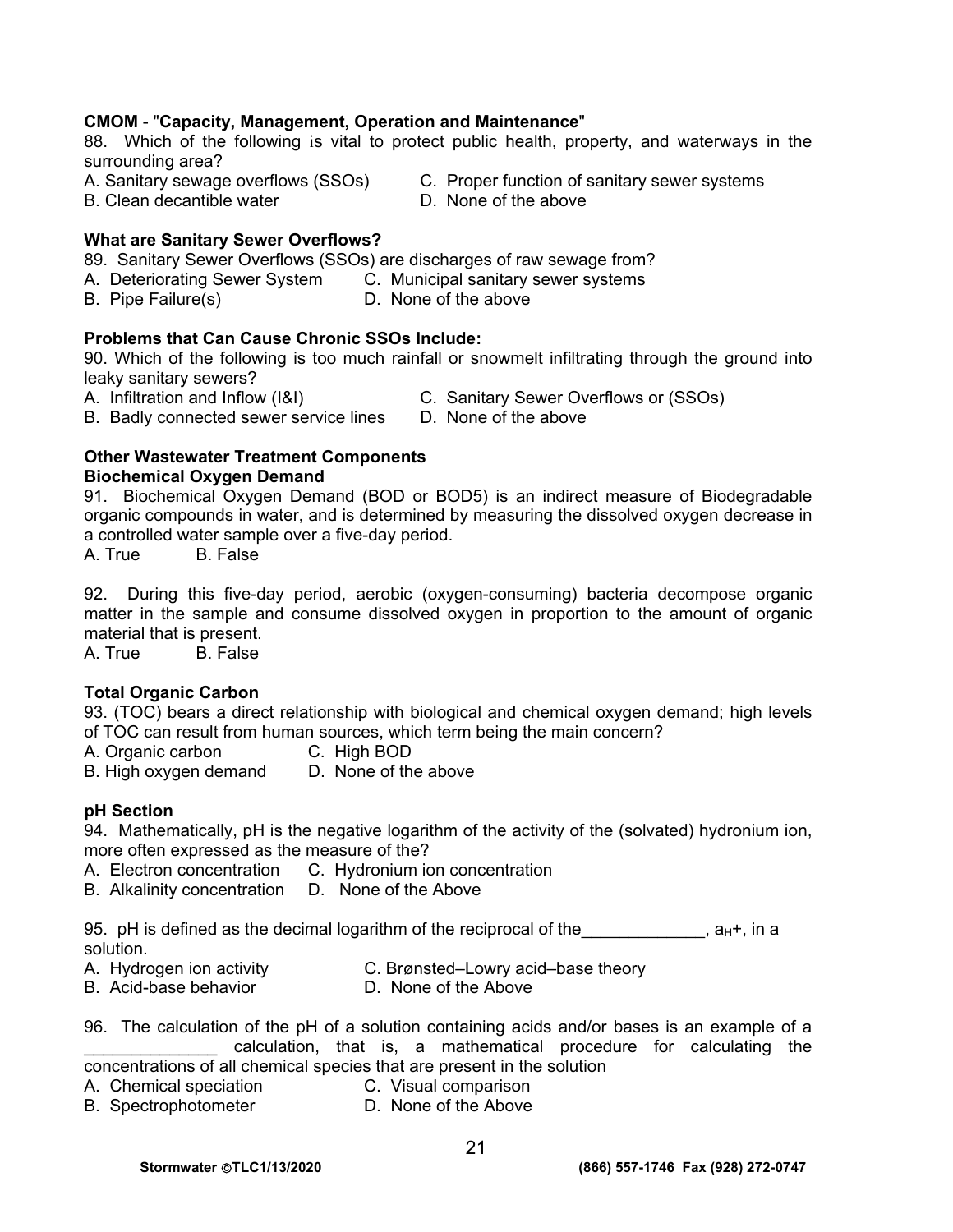- 97. Since pH is a logarithmic scale, a difference of one pH unit is equivalent to difference in hydrogen ion concentration
- $\overline{A}$  1 C. 10
- B. .1 D. None of the Above

98. Which of the following terms measurements is used in the interpretation and control of water and wastewater treatment processes?

- A. Acid C. Hydrogen bond formation
- B. Alkalinity D. None of the Above

99. Which of the following terms are compounds that, for practical purposes, are completely dissociated in water?

- A. Strong acids and bases C. Strong bases and weak acids
- B. Chemical ions in chains D. None of the Above

100. The pH of a solution containing a \_\_\_\_\_\_\_\_\_\_\_\_\_\_\_ may require the solution of a cubic equation.

A. Strong acids and bases C. Weak base

B. Strong base D. None of the Above

101. Sodium hydroxide, NaOH, is an example of a?

- A. Weak base C. Strong acid
- B. Strong base D. None of the Above

# **Types of Wastewater Samples**

**General** 

102. Hand compositing is a series of time proportional grab samples that are collected and composited by hand.

A. True B. False

#### **Wastewater Grab Samples**

103. Grab samples are individual samples collected in less than 3 minutes without regard to flow or time of day.

A. True B. False

104. Which of the following are normally taken manually, but can be pumped?

- A. Grab samples **C. Flow proportional composites**
- B. Concentration of pollutants D. None of the above

#### **A grab sample is usually taken when a sample is needed to:**

- 105. Provide information about **the contract of pollutants at a specific time.**
- A. The volume of sample C. An instantaneous concentration
- B. Concentration of pollutants D. None of the above

#### 106. According the text, corroborate **the set of the waste is not highly variable.**

- A. Entire batch discharge C. An individual sample
- B. Composite samples D. None of the above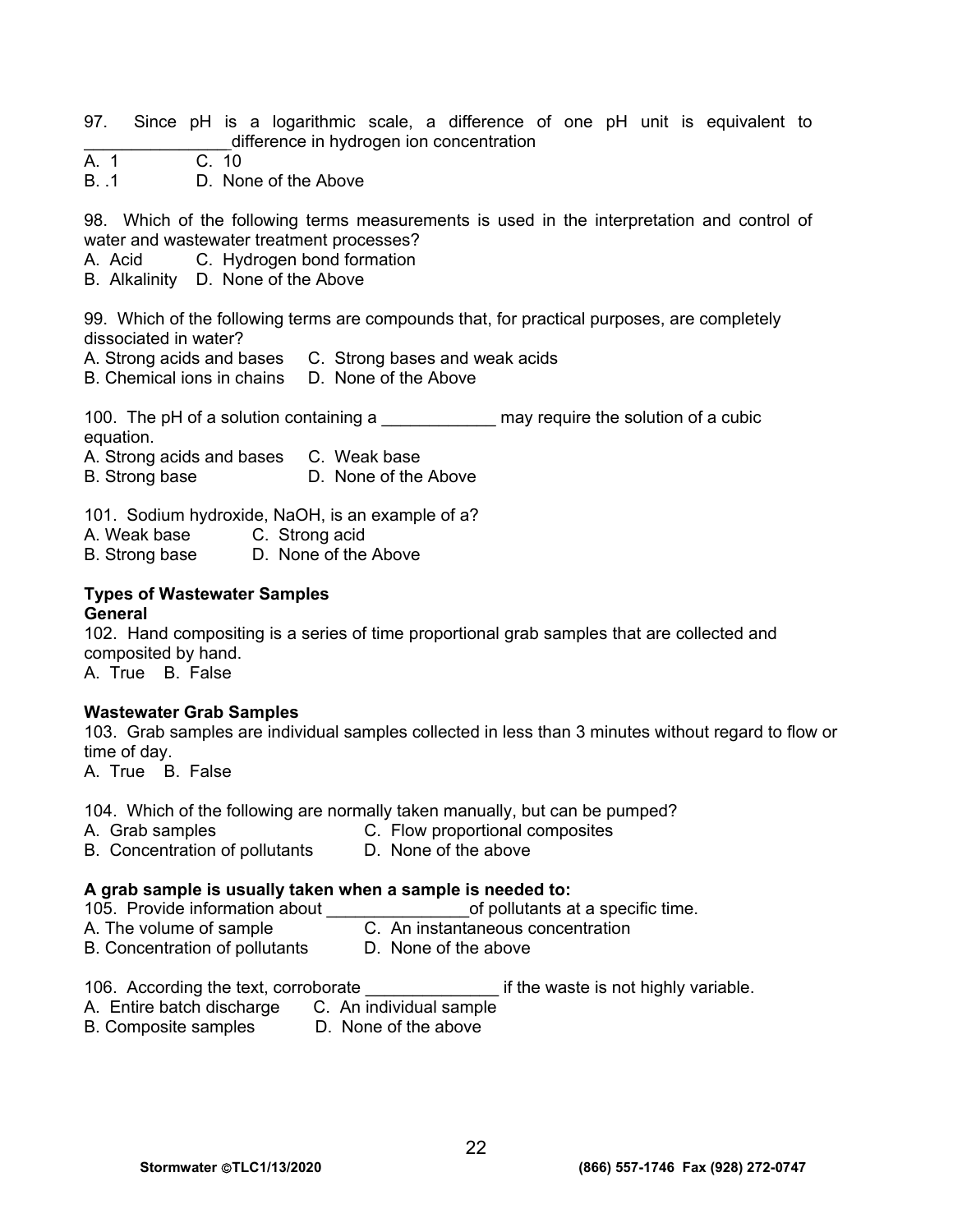107. Which of the following are not amenable to compositing such as pH, temperature, dissolved oxygen, chlorine, purgeable organics and sulfides, oil and grease, coliform bacteria, and sulfites?

- B. Hand composites
- A. Monitor parameters. C. Flow proportional composites<br>B. Hand composites B. None of the above

#### **Timed Composites**

108. Which of the following are usually taken in instances where the intention is to characterize the wastes over a period of time without regard to flow?

- A. Timed samples C. Grab samples
	-
- B. Hand composites D. None of the above

#### **Flow Proportional Composites**

109. Which of the following consist of: a series of grab samples whose volumes are equal in size and proportion to the flow at the time of sampling?

- A. Sample preservation C. Flow proportional composite samples
- 
- B. Duplicate samples D. None of the above

110. Which of the following are taken at varying time intervals are most often collected by the sampling inspectors?

- A. The volume of sample C. Proportional composite sampling
- B. Equal volume samples D. None of the above
- 111. Wherever possible, grab sampling is recommended because it most accurately reflects the

nature of the wastestream.

A. True B. False

#### **Quality Assurance/Quality Control Policy Example**

112. According the text, Quality Assurance/Quality Control (QA/QC) measures taken by the sampling crew include equipment blanks, trip blanks, split samples and duplicate samples. A. True B. False

#### **Chain-of-Custody**

113. Laboratory personnel sign and date the chain of custody form, and return it to the sampling crew who makes two copies of the form. One copy is for the sampling crew files and the other is for data entry.

A. True B. False

#### **Proper Sample Handling**

114. Check with the laboratory about \_\_\_\_\_\_\_\_\_\_\_\_\_\_\_\_\_\_\_when using pre-preserved bottles.

- A. Other parameters **C.** Quality control procedures
	-
	- B. Preservatives D. None of the above

# **Code of Federal Regulations**

115. Which of the following means all municipal separate storm sewers that are either: Located in an incorporated place with a population of 250,000 or more as determined by the 1990 Decennial Census by the Bureau of the Census?

- A. Medium municipal separate storm sewer system
- B. Major municipal separate storm sewer outfall
- C. Large municipal separate storm sewer system
- D. None of the above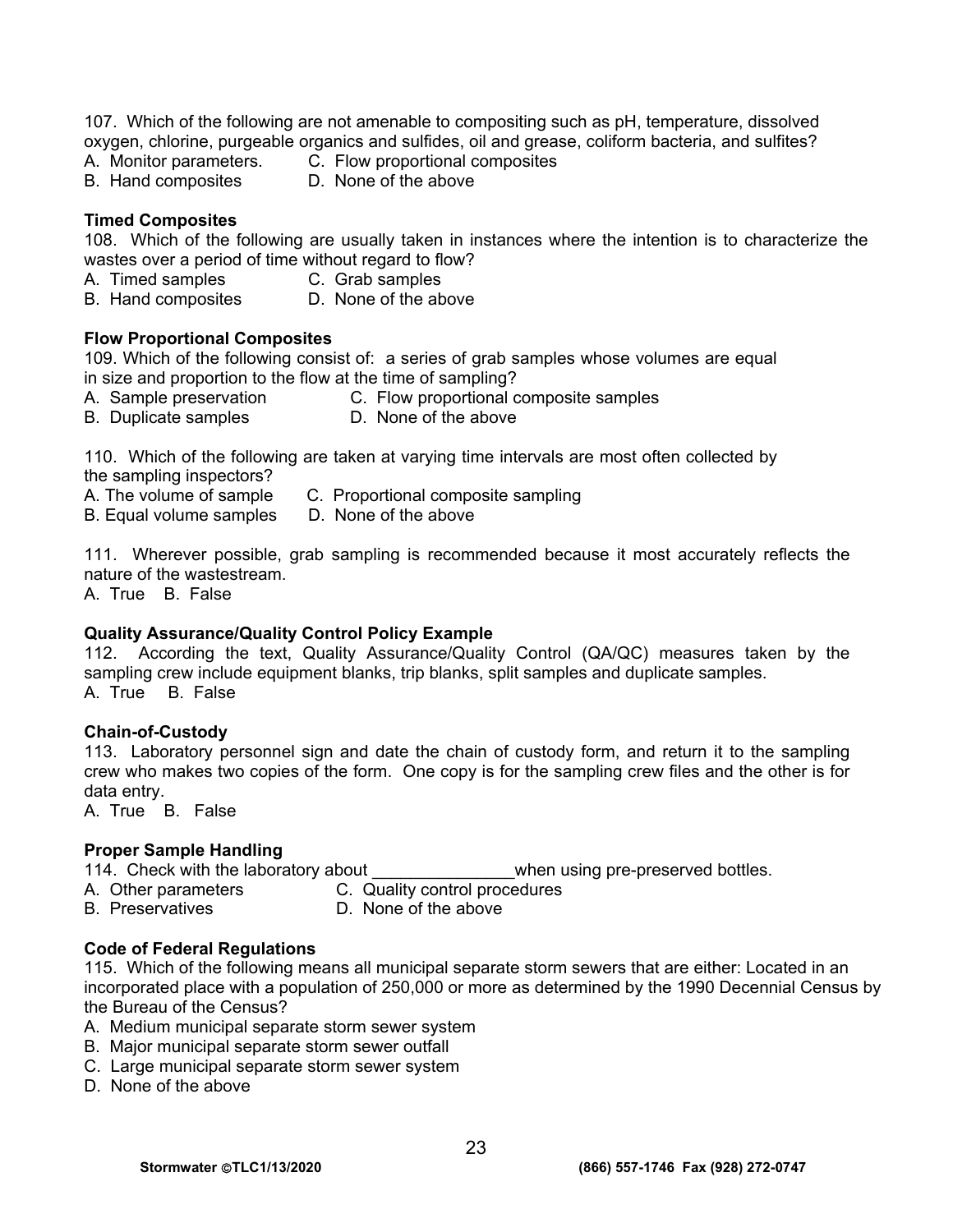116. Which of the following means a municipal separate storm sewer outfall that discharges from a single pipe with an inside diameter of 36 inches or more or its equivalent; or for municipal separate storm sewers that receive storm water from lands zoned for industrial activity?

- A. Major outfall
- B. Major municipal separate storm sewer outfall
- C. Large municipal separate storm sewer system
- D. None of the above

117. Which of the following means a major municipal separate storm sewer outfall?

- A. Medium municipal separate storm sewer system
- B. Major outfall
- C. Large municipal separate storm sewer system
- D. None of the above

118. Which of the following means all municipal separate storm sewers that are either:(i) Located in an incorporated place with a population of 100,000 or more but less than 250,000, as determined by the 1990 Decennial Census by the Bureau of the Census?

- A. Medium municipal separate storm sewer system
- B. Major municipal separate storm sewer outfall
- C. Large municipal separate storm sewer system
- D. None of the above

119. Which of the following means any material of any nature, consolidated or unconsolidated, that overlies a mineral deposit?

- A. Storm water C. Overburden
- B. Runoff coefficient D. None of the above

120. Which of the following means the fraction of total rainfall that will appear at a conveyance as runoff?

- A. Significant materials C. Overburden
- B. Runoff coefficient D. None of the above

121. Which of the following means raw materials; fuels; materials such as solvents, detergents, and plastic pellets; finished materials such as metallic products; raw materials used in food processing or production; hazardous substances?

- A. Significant materials C. Runoff coefficient
- B. Overburden **D. None of the above**

122. Which of the following means storm water runoff, snowmelt runoff, and surface runoff and drainage?

- A. Stormwater discharge C. Storm water<br>
B. Significant materials C. None of the above
- B. Significant materials

123. Which of the following means the discharge from any conveyance that is used for collecting and conveying storm water and that is directly related to manufacturing, processing or raw materials storage areas at an industrial plant?

- A. Storm water or Stormwater discharge associated with industrial activity
- B. Runoff coefficient
- C. Overburden
- D. None of the above

#### **Confined Space Entry Program**

#### **Purpose**

124. The Confined Space Entry Program is provided to protect authorized employees that will enter confined spaces from safety or health hazards associated with confined spaces.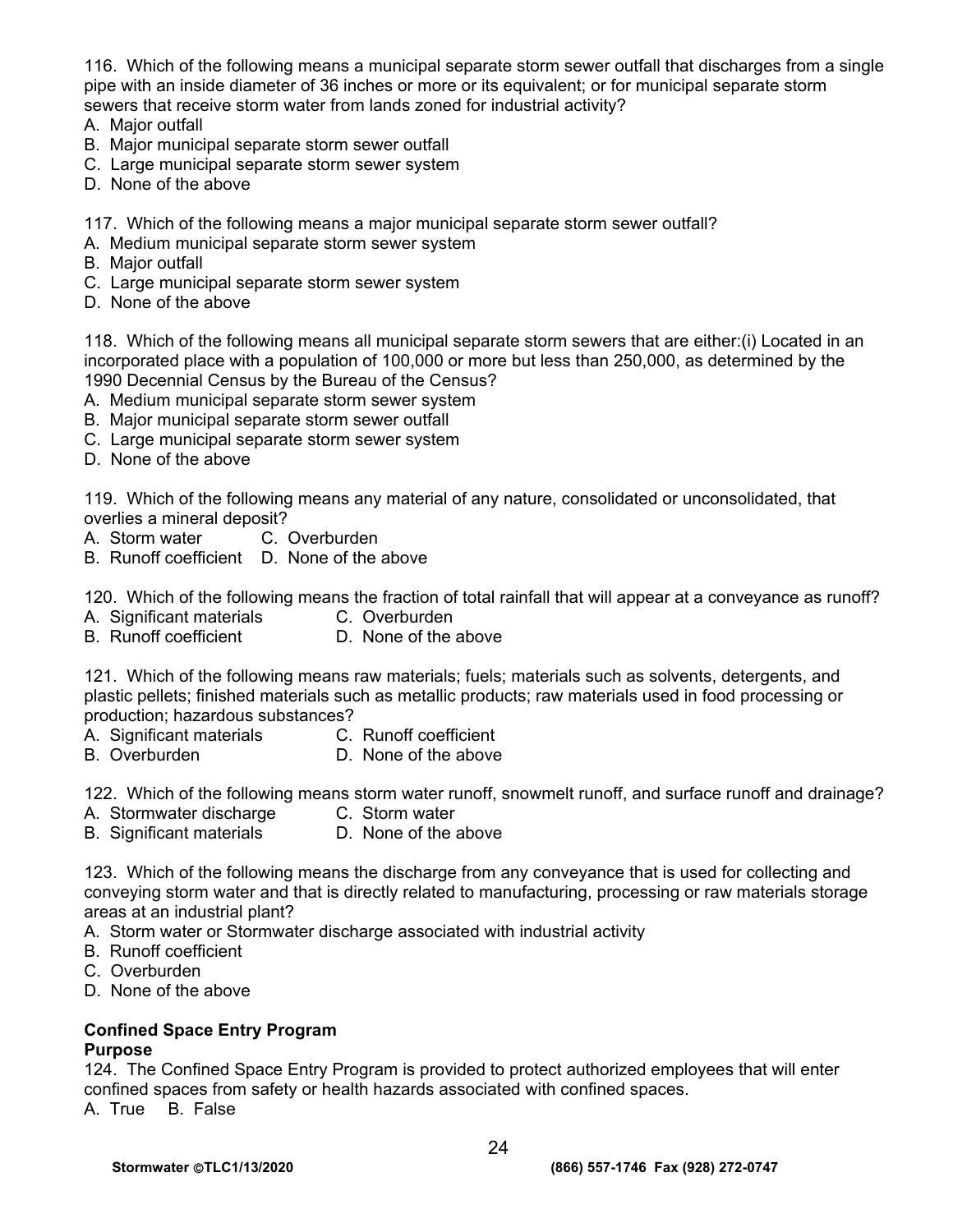| <b>Scope</b><br>spaces.                                                                                      | 125. According to the text, you are required to recognize The massociated with confined                                                                                          |  |
|--------------------------------------------------------------------------------------------------------------|----------------------------------------------------------------------------------------------------------------------------------------------------------------------------------|--|
|                                                                                                              | A. Internal configurations C. The dangers and hazards<br>B. Permit-Required Confined Spaces D. None of the above                                                                 |  |
| <b>Definitions</b><br><b>Confined space:</b><br>B. Bodily enter and perform work D. None of the above        | 126. A confined space is large enough or so configured that an employee can<br>A. Have sufficient oxygen C. Recognize serious safety or health hazards                           |  |
| A. An internal configuration C. Hazardous atmosphere<br>B. Entry or exit                                     | 127. A confined space has limited or restricted means for ______________________<br>D. None of the above                                                                         |  |
| 128. A confined space is not designed for<br>B. Hazardous atmospheres D. None of the above                   | A. An internal configuration C. Continuous employee occupancy                                                                                                                    |  |
|                                                                                                              | 129. A permit required confined space (permit space) contains or has a potential to contain a                                                                                    |  |
| A. Recognized internal configuration C. Entry or exit<br>B. Hazardous atmosphere <b>D. None of the above</b> |                                                                                                                                                                                  |  |
|                                                                                                              | 130. A permit required confined space (permit space) contains a material that has                                                                                                |  |
| B. Hazardous atmospheres D. None of the above                                                                | A. Authorized entrants C. The potential for engulfing an entrant                                                                                                                 |  |
|                                                                                                              | 131. A permit required confined space (permit space) has an internal configuration such that<br>could be trapped or asphyxiated by inwardly converging walls or by a floor which |  |
| slopes downward and tapers to a smaller cross-section.<br>A. An entrant                                      | C. An internal configuration                                                                                                                                                     |  |
| B. Hazardous atmosphere D. None of the above                                                                 |                                                                                                                                                                                  |  |
|                                                                                                              | 132. A permit required confined space (permit space) contains any other recognized serious safety or                                                                             |  |
| A. Engulfing problems<br><b>B.</b> Strange atmospheres                                                       | C. Health hazard<br>D. None of the above                                                                                                                                         |  |
| 133. Each<br>A. Permit-Required Confined Space<br>B. Hazardous atmosphere                                    | must be marked "Confined Space - Entry Permit Required".<br>C. Entry or exit<br>D. None of the above                                                                             |  |
| <b>Confined Space Hazards</b>                                                                                | 134. Fatalities and injuries constantly occur among construction workers who are required to enter                                                                               |  |

- A. An internal configuration **C. Confined spaces** 
	-
- B. Hazardous atmosphere **D. None of the above**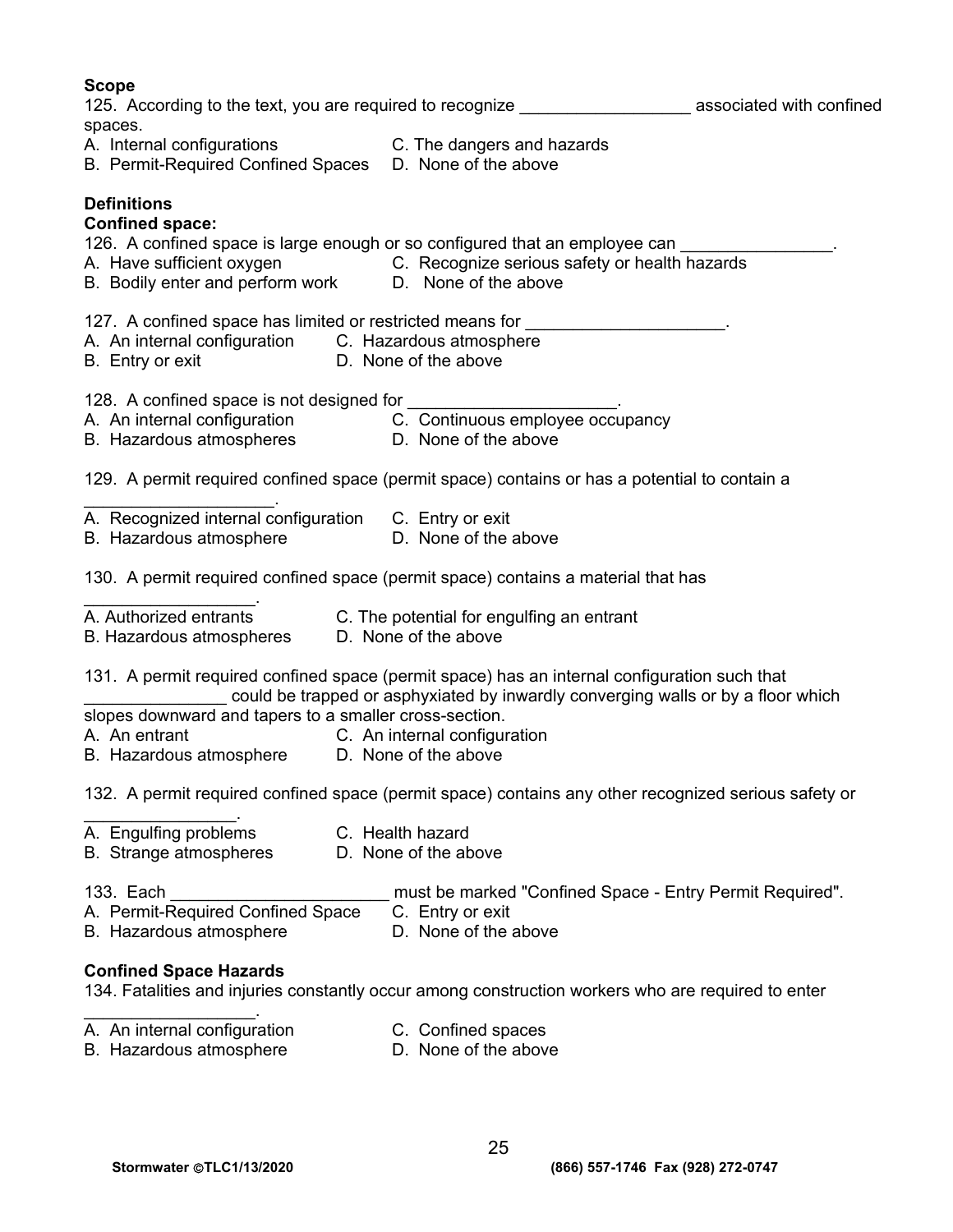- 135. Workers encounter both inherent and \_\_\_\_\_\_\_\_\_\_\_\_\_\_\_\_\_\_\_within confined workspaces.
	-

- A. An internal configuration C. Hazardous atmosphere D. None of the above
- **Inherent Hazards**

136. **Example 20 are associated with specific types of equipment and the interactions among them.** These hazards can be electrical, thermal, chemical, mechanical, etc.

- A. Inherent hazards C. Recognized serious safety or health hazards
- A. Innerent hazards C. Recognized seriou<br>B. Hazardous atmospheres D. None of the above

137. Inherent hazards include high voltage, radiation generated by equipment, entity comission

of protective features, high or low temperatures, high noise levels, and high-pressure vessels and lines.

- A. Defective design C. An internal configuration
- B. Hazardous atmosphere D. None of the above

138. Inherent hazards usually cannot be eliminated without degrading or shutting down the system or equipment. Therefore, emphasis must be placed on

- A. Hazard control methods C. Continuous employee occupancy
- B. Hazardous atmospheres D. None of the above
	-

# **Induced Hazards**

139. **Example 139.** The result from a multitude of incorrect decisions and actions that occur during the actual construction process.

- 
- A. Induced hazards C. Build-up of explosive gases
- B. Below-grade locations D. None of the above
	-

140. Some examples of induced hazards are: omission of protective features, physical arrangements that may cause unintentional worker contact with electrical energy sources, oxygen-deficient atmospheres created at the bottom of pits or shafts, lack of safety factors in structural strength, and

- A. Common confined spaces C. Extreme temperatures
- B. Flammable atmospheres **D.** None of the above

# **Typical Examples of Confined Workspaces**

- 141. Confined workspaces in construction contain A. Purging agents C. Both inherent and induced hazards
- 
- B. Below-grade location **D. None of the above**

# **Vaults**

| 142. Workers must enter                                   | found on the construction jobsite to perform a number of |  |
|-----------------------------------------------------------|----------------------------------------------------------|--|
| functions.                                                |                                                          |  |
| A. Common confined spaces                                 | C. A variety of vaults                                   |  |
| <b>B.</b> Hazards                                         | D. None of the above                                     |  |
| 143. The restricted nature of vaults and their frequently | are reasons that vaults have                             |  |
| an assortment of safety and health problems.              |                                                          |  |
| A. Purged atmosphere                                      | C. Explosive atmosphere                                  |  |
| B. Below-grade location                                   | D. None of the above                                     |  |

# **Oxygen-Deficient Atmosphere**

 $\overline{\phantom{a} \phantom{a}}$  is one of the major problems confronting

construction workers while working in vaults.

- A. A common confined space C. An oxygen-deficient atmosphere
- B. Vaults **D. None of the above**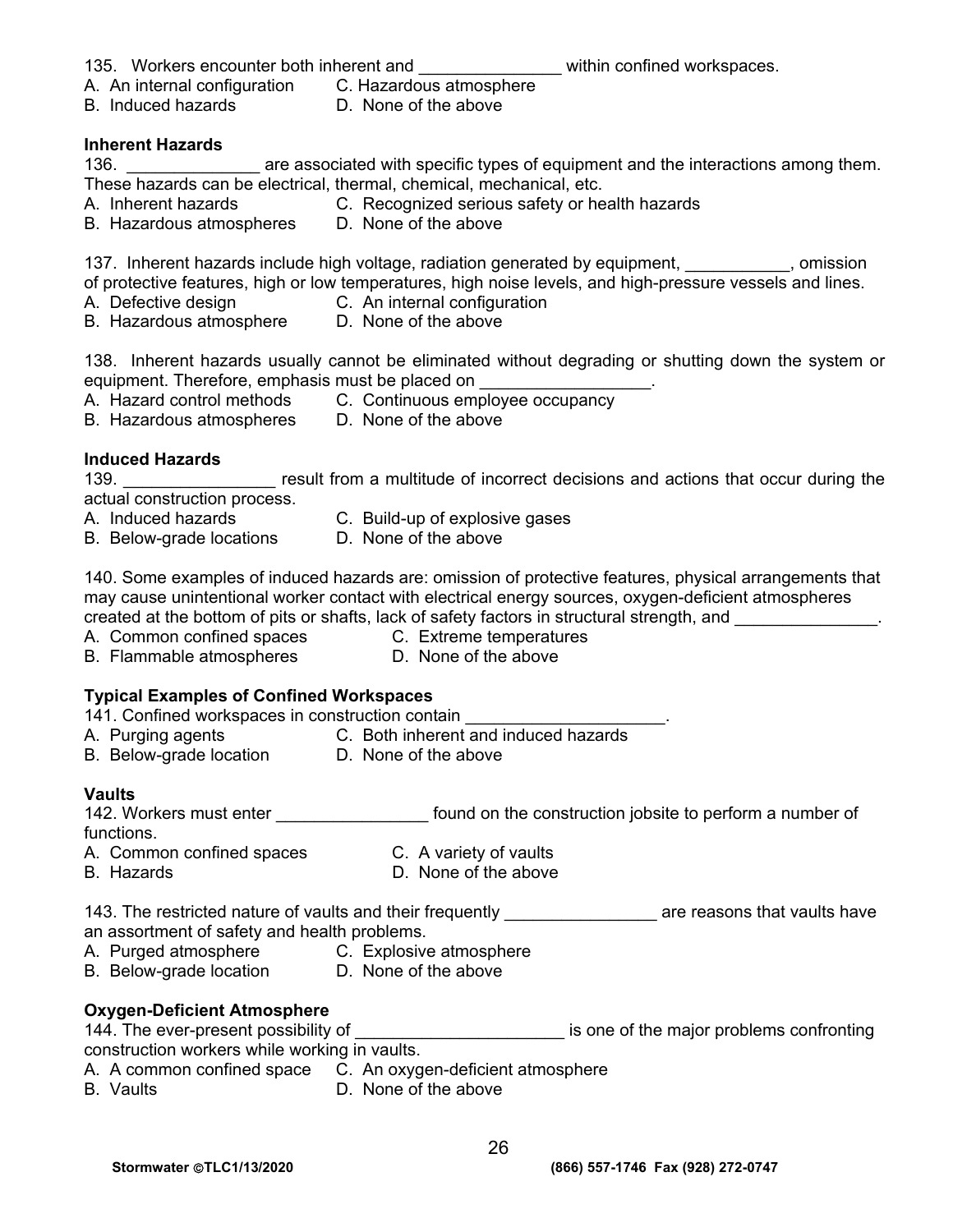#### **Explosive or Toxic Gases, Vapors, or Fumes**

145. **\_\_\_\_\_\_\_\_\_\_\_\_\_\_\_\_\_\_\_\_** produce toxic fumes which are confined in the limited atmosphere of a confined space.

A. Purging agents C. Welding and soldering

- 
- 
- B. Below-grade locations D. None of the above

#### **Electrical Shock**

146. **Example 20 results because the contractor has not provided an approved grounding system** or the protection afforded by ground-fault circuit interrupters or low-voltage systems.

- A. Common confined space C. An oxygen-deficient atmosphere
- B. Electrical shock D. None of the above

#### **Purging**

147. Purging agents such as nitrogen and argon may enter a vault from adjacent areas. These agents may displace the oxygen in the vault and asphyxiate workers almost immediately. A. True B. False

**Materials Falling In and On**  normally considered a problem associated with confined spaces is material or equipment which may fall into the vault.

- A. Common confined space C. Oxygen-deficient atmosphere
- B. Hazard **D. None of the above** 
	-

149. If the \_\_\_\_\_\_\_\_\_\_\_\_\_\_\_ were removed, materials could fall into the vault, causing injury to the workers inside.

- A. Purging agents C. Explosive gases
- B. Manhole covers D. None of the above

#### **Manholes**

150. Manholes are necessary to provide a means of entry into and exit from vaults, tanks, and pits, but these confined spaces may present \_\_\_\_\_\_\_\_\_\_\_\_\_\_\_\_\_\_\_\_\_\_ which could cause injuries and fatalities.

- A.Serious hazards C. Sumps
	-
- 
- B. Ventilation ducts D. None of the above

151.\_\_\_\_\_\_\_\_\_\_\_\_\_\_\_\_\_\_ are associated with manholes. For example, workers could fall into manholes when covers are missing.

- A. Nitrogen purges C. A variety of hazards
- B. Collection places D. None of the above

#### **Containment Cavities**

152. Containment cavities are characterized by little or no air movement. Ventilation is always a problem, and the possibility of oxygen deficiency exists.

A. True B. False

153. Welding and other gases may easily collect in containment cavities, creating

- A. Toxic atmospheres C. Confined workspaces
- B. Poor ventilation D. None of the above

#### **Unusual Conditions**

#### **Confined Space within a Confined Space**

154. One of the most hazardous confined spaces of all is a confined space within a confined space. A. True B. False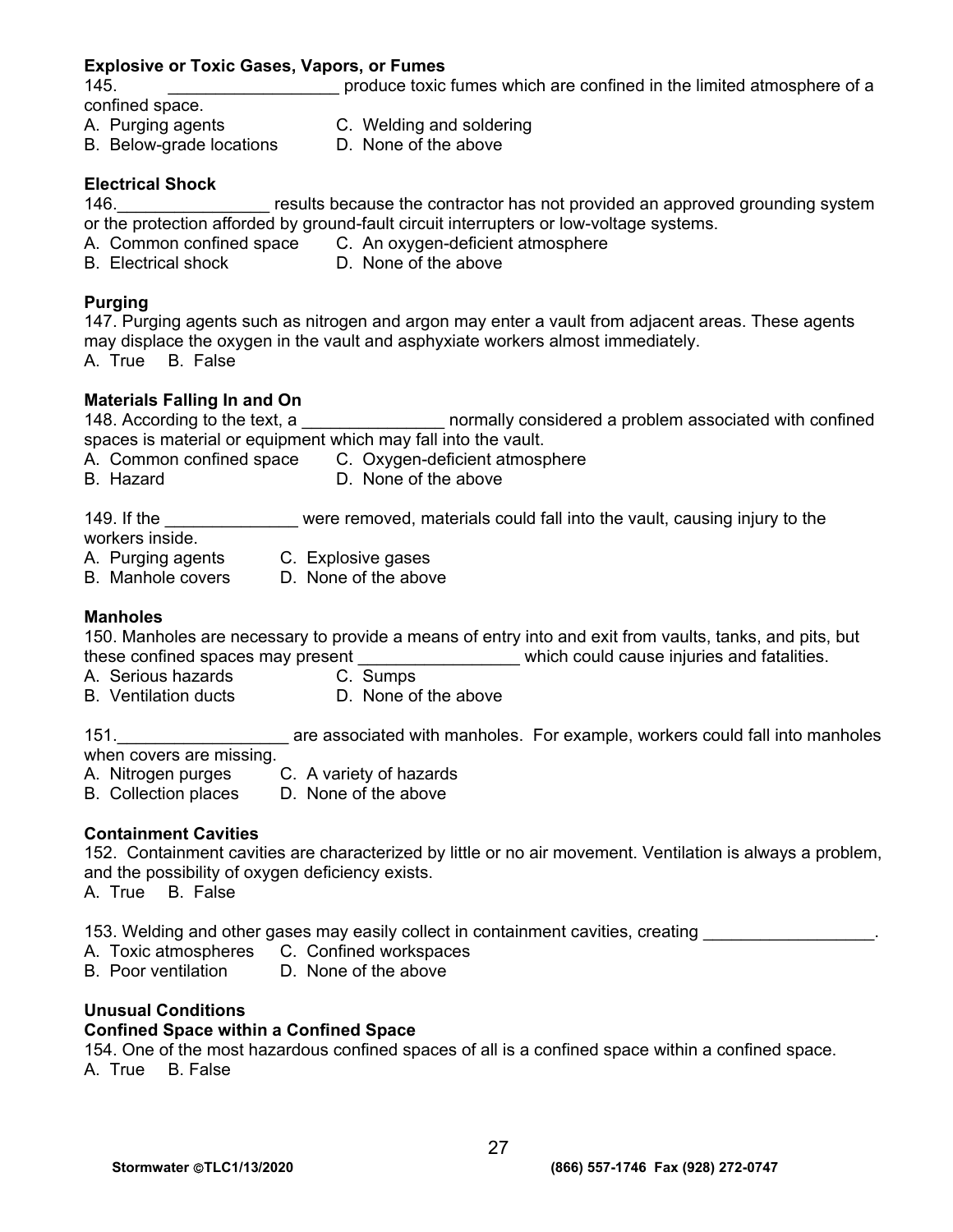| 155. The ________________________ associated with the outer confined space and those of the inner confined<br>space both require testing, monitoring, and control.<br>A. Potential hazards C. Manholes<br>B. Access passages D. None of th<br>D. None of the above                                                                                                                                                                |
|-----------------------------------------------------------------------------------------------------------------------------------------------------------------------------------------------------------------------------------------------------------------------------------------------------------------------------------------------------------------------------------------------------------------------------------|
| <b>Hazards in One Space Entering another Space</b><br>156. In a situation where hazards in one space may enter another, a serious problem is that workers<br>working in the "safe" area are not aware of the<br>working in the "safe" area are not aware of the ______________________.<br>A. Oxygen Level ________C. Hazards leaking into their area<br>B. Access passages D. None of the above                                  |
| <b>Permitted Confined Space Entry Program</b><br>157. Subpart P (of OSHA's Construction Regulations) applies to all ____________ in the earth's surface.<br>A. Open excavations C. Pits<br>B. Vaults <b>D. None of the above</b>                                                                                                                                                                                                  |
| 158. According to the text, all trenches are _____________.<br>A. Too narrow for work C. Safe for short-term work<br>B. Excavations D. None of the above                                                                                                                                                                                                                                                                          |
| 159. According to the text, all excavations are _________________.<br>A. Permit-required C. Access passages<br>B. Not trenches D. None of the above                                                                                                                                                                                                                                                                               |
| <b>Permit Required Confined Space Entry General Rules</b><br>160. According to the text, only authorized and trained employees may enter a same or act as<br>safety watchmen/attendants.<br>A. Hazard C. Confined space<br>B. Pipe D. None of the above                                                                                                                                                                           |
| 161. Employees are not permitted to smoke _______________________ or near the entrance/exit area.<br>A. Near air and oxygen monitors C. In a confined space<br>B. During a side entry D. None of the above                                                                                                                                                                                                                        |
| 162. A watchmen or attendant must be present at all times during<br>A. Confined space entries<br>C. Air monitoring<br>D. None of the above<br>B. Access passages                                                                                                                                                                                                                                                                  |
| 163. According to the text, constant visual or voice communication will be maintained between the safety<br>watchmen and employees entering<br>A. Inner spaces C. A confined space<br>B. Access passages D. None of the Above                                                                                                                                                                                                     |
| 164. According to the text, no <b>the set of the set of the set of the set of the set of the set of the set of the set of the set of set of set of set of set of set of set of set of set of set of set of set of set of set of </b><br>any hanging material or material that could cause engulfment.<br>A. Monitoring of entrant status C. Identification of authorized entrants<br>B. Bottom or side entry D. None of the above |
| is required before workers are allowed to enter any permit-required<br>165.<br>confined space. Oxygen levels in the confined space must be between 19.5 and 23.5 percent.<br>A. Air and oxygen monitoring C. Communication<br>B. A supervisor<br>D. None of the above                                                                                                                                                             |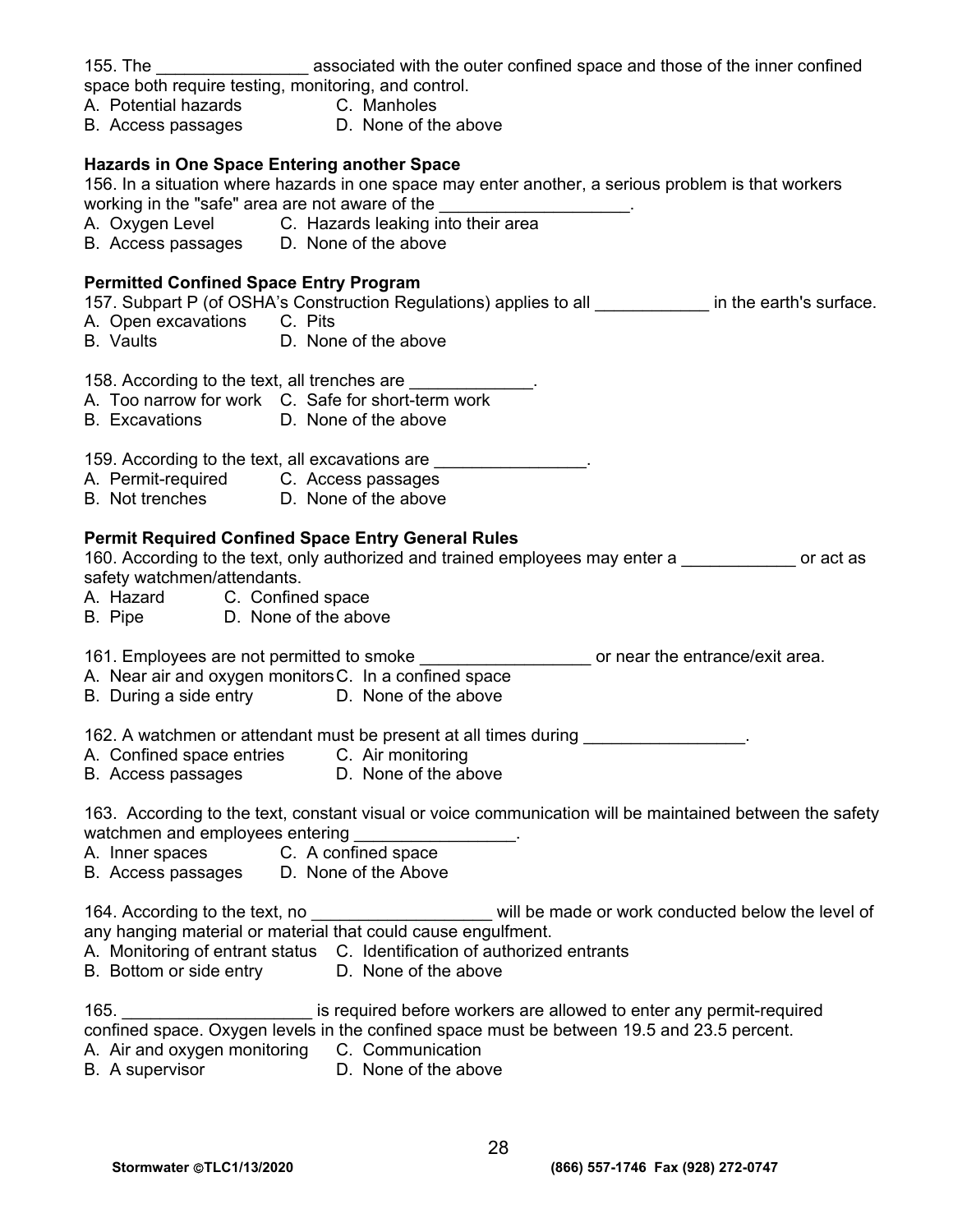166. Air and oxygen monitoring will check the levels of oxygen, explosive gasses, and carbon monoxide. Entry will not be permitted if explosive gas is detected above one-half the **Example 20** 

- A. Nitrogen level C. Lower Explosive Limit (LEL)
- B. Argon level **D. None of the above**

167. When covers are removed, all \_\_\_\_\_\_\_\_\_\_\_\_\_\_\_\_\_\_\_\_\_\_\_ will be protected by a barricade to prevent injuries to others.

- A. Air and oxygen monitoring C. Openings to confined spaces
- B. Side entries D. None of the above

#### **Confined Space Duties and Responsibilities Employees**

168. Employees must not \_\_\_\_\_\_\_\_\_\_\_\_\_\_\_\_\_\_\_\_\_\_\_\_\_\_\_\_that have not been evaluated for safety concerns.

A. Follow program requirements C. Enter any confined spaces

B. Report hazards D. None of the above

#### **Management**

169. Management must provide annual confined space training to all employees that may need it. A. True B. False

170. Management must annually review the confined space entry program and all entry permits. A. True B. False

#### **Rescue or Training Department**

171. The Rescue or Training Department must provide proper equipment for entry and rescue teams. A. True B. False

#### **Entry Supervisor**

172. Entry supervisors must coordinate all entry procedures, tests, example and providing the state of the 172. activities related to the permit space entry.

- A. Publicity C. Permits
- B. News media D. None of the above

173. Before endorsing the permit and allowing entry to begin, the **The and Solution** must check that all appropriate entries have been made on the permit, all tests specified by the permit have been conducted, and that all procedures and equipment specified by the permit are in place.

- A. Entry supervisor C. Unauthorized persons
- B. Attendant D. None of the above

174. The rescue workers must terminate the entry and cancel the permit when the entry is complete or there is a need for terminating the permit.

A. True B. False

175. The entry supervisor must verify that rescue services are available and that the means for summoning them are operable.

A. True B. False

#### **Entry Attendants**

176. A responsibility of the entry attendant is to know the hazards that may be faced during entry, including information on the mode, signs or symptoms, and consequences of the exposure. A. True B. False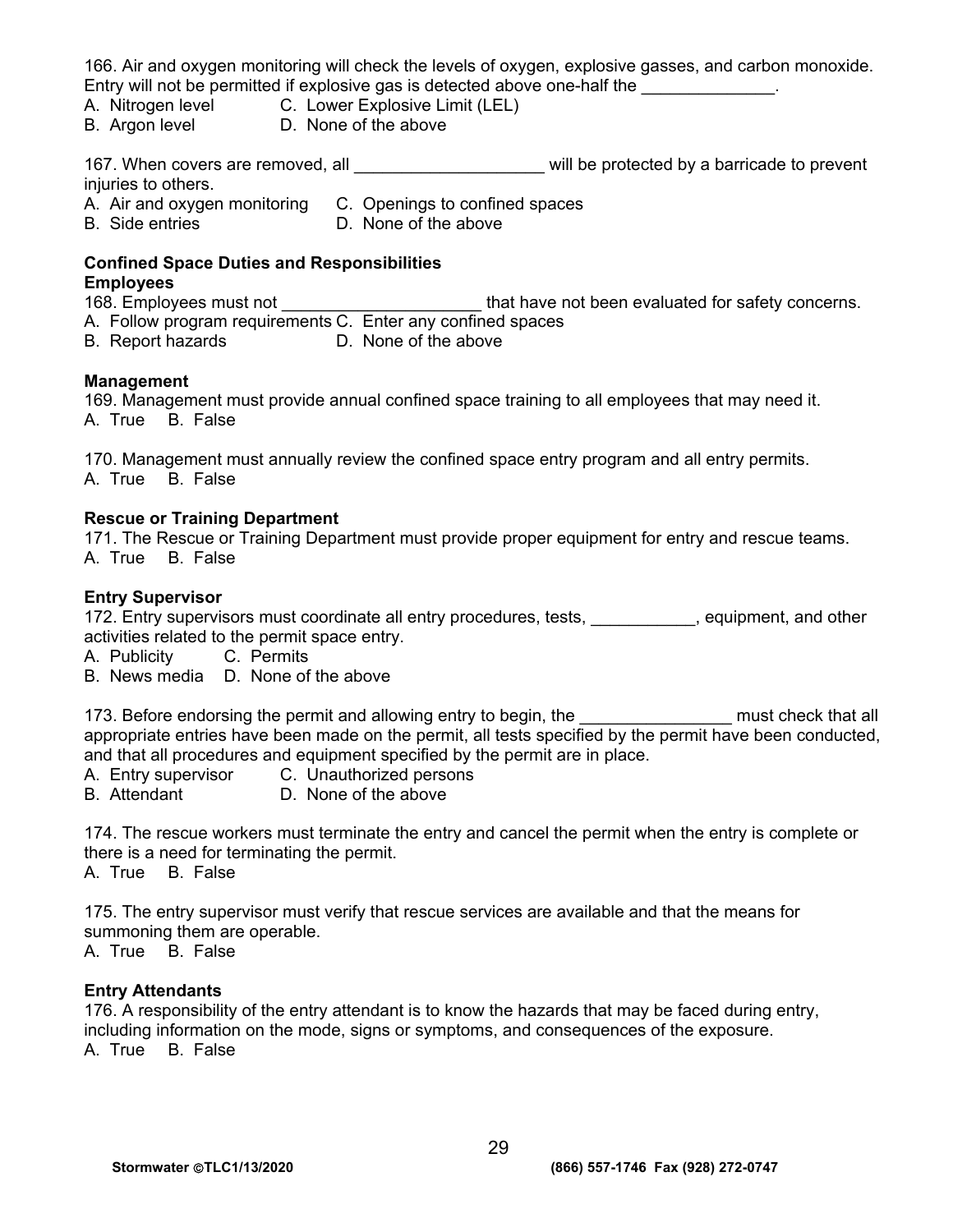| 177. A responsibility of the entry attendant is to be aware of | of hazard |
|----------------------------------------------------------------|-----------|
| exposure on entrants.                                          |           |

- A. The attendants' primary duty C. Possible behavioral effects
- B. Worker training D. None of the above

178. A responsibility of the entry attendant is to continuously maintain an accurate count of entrants in the permit space and ensure a means to

- A. Timely complete the work C. Accurately identify authorized entrants
- B. Add workers when needed D. None of the above

179. A responsibility of the entry attendant is to remain outside the permit space during entry operations until \_\_\_\_\_\_\_\_\_\_\_\_\_\_\_\_\_\_.

- A. Assistance is requested C. Relieved by another attendant
- B. Safety equipment arrives D. None of the above

180. A responsibility of the entry attendant is to **with the entropy as necessary to monitor** 

entrant status and alert entrants of the need to evacuate.

A. Communicate with entrants C. Check the work progress

B. Encourage entrants D. None of the above

181. A responsibility of the entry attendant is to monitor activities inside and outside the space to determine if it is safe for entrants to remain in the space, and order the entrants to immediately evacuate if the attendant detects a prohibited condition.

A. True B. False

182. A responsibility of the entry attendant is to summon rescue and other emergency services as soon as the attendant **abula in the set of the set of the permit space hazards.** 

A. Identifies entrant status C. Determines the entrants need assistance

B. Gets approval to summon rescue D. Accurately unauthorized entrants

183. A responsibility of the entry attendant is to perform non-entry rescues as specified by that rescue procedure and entry supervisor.

A. True B. False

#### **Duties of the Person Authorizing or in Charge of the Entry**

Note: This section further explains the duties of the Entry Supervisor.

184. If the person who would otherwise issue an entry permit is in charge of the entry and present during the entire entry, a written permit is still required even if that person uses a checklist. A. True B. False

185. The person in charge of the entry may also serve as the Entrant at the site. A. True B. False

#### **Special Considerations During A Permit Required Entry**

186. Welding, drilling, or sludge removal work being performed in a permit entry confined space could cause the atmosphere in the space to change. A. True B. False

187. In situations such as welding, drilling, or sludge removal, continuous air monitoring of the confined space throughout the time of the entry is not required.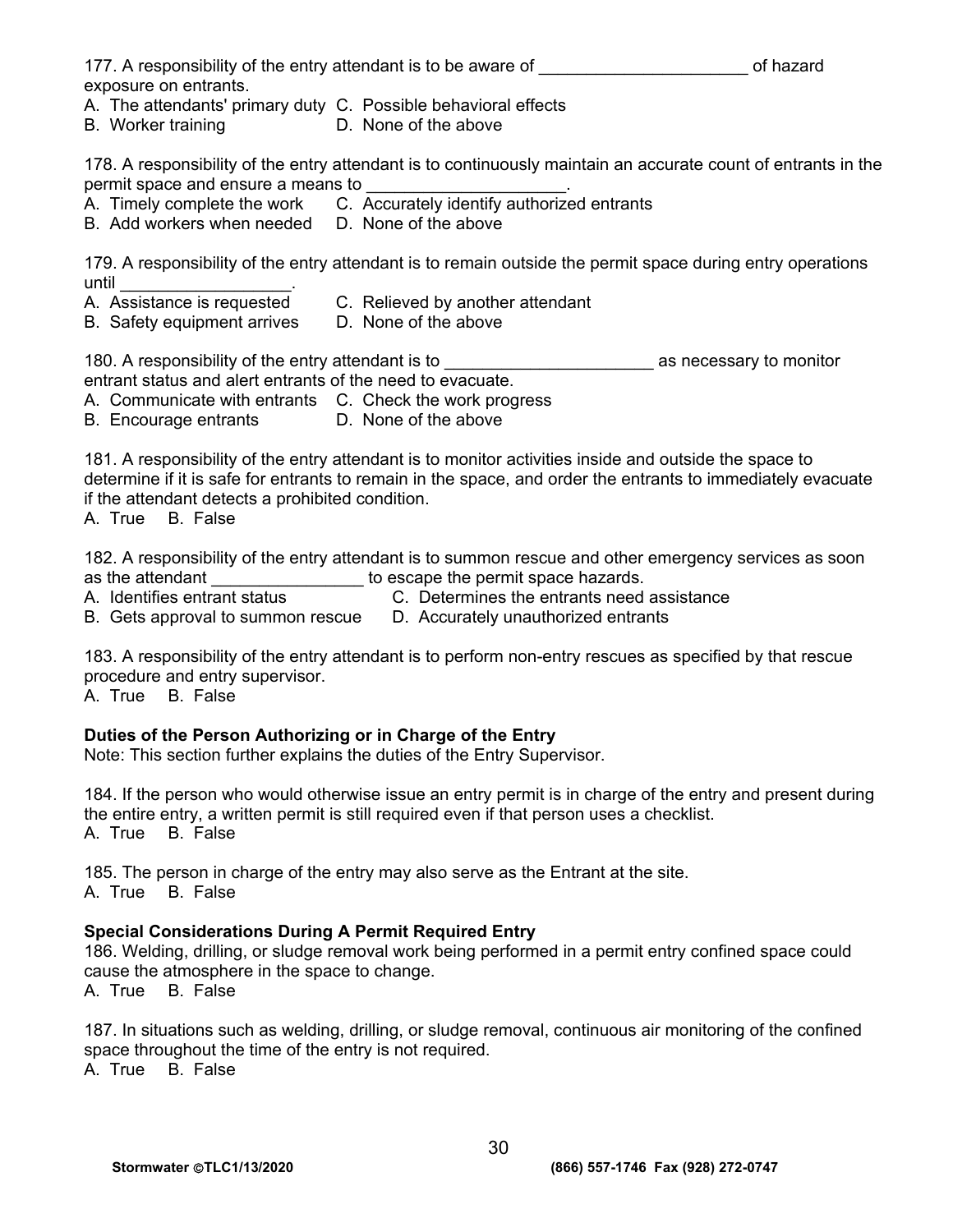|                                                                                           | 188. If the ________________ leave the confined space for any significant period of time, the atmosphere of<br>the confined space must be retested before the workers are allowed to reenter the confined space.<br>A. Workers C. Unauthorized persons       |
|-------------------------------------------------------------------------------------------|--------------------------------------------------------------------------------------------------------------------------------------------------------------------------------------------------------------------------------------------------------------|
| B. Attendants D. None of the above                                                        |                                                                                                                                                                                                                                                              |
| <b>Unauthorized Persons</b><br>under way.<br>B. Rescue Workers D. None of the above       | A. Authorized workers C. Unauthorized persons                                                                                                                                                                                                                |
| B. Unauthorized persons D. None of the above                                              |                                                                                                                                                                                                                                                              |
| B. Entrants D. None of the above                                                          | 191. If _____________________ have entered the space, they must be advised to exit immediately.<br>A. Authorized workers C. Unauthorized persons                                                                                                             |
| entry supervisor.<br>B. Attendant D. None of the above                                    | 192. If unauthorized persons have entered the permit space, inform the <b>198.</b> The same and the<br>A. Authorized entrants C. Unauthorized persons                                                                                                        |
| <b>Entrants</b><br>procedures and permit requirements<br>B. Entrants D. None of the above | 193. According to the text, all ______________ must be authorized by the entry supervisor to enter permit spaces, have received the required training, have used the proper equipment, and observed the entry<br>A. Workers C. Unauthorized persons          |
| A. Spaces C. Unauthorized persons<br>B. Hazards D. None of the above                      | 194. Entrants are required to know the ______________that may be faced during entry.                                                                                                                                                                         |
| A. Inspectors<br><b>B.</b> Attendant                                                      | 195. Entrants are required to communicate with the _______________________ as necessary to enable the<br>attendant to monitor their status and alert them of the need to evacuate the space if necessary.<br>C. Unauthorized persons<br>D. None of the above |
|                                                                                           |                                                                                                                                                                                                                                                              |
| A. True<br><b>B.</b> False                                                                | 196. Entrants must know information on the mode, signs or symptoms, and consequences of exposure.                                                                                                                                                            |

198. Entrants must exit the permit space as quickly as possible when given an order to evacuate by the attendant or entry supervisor.